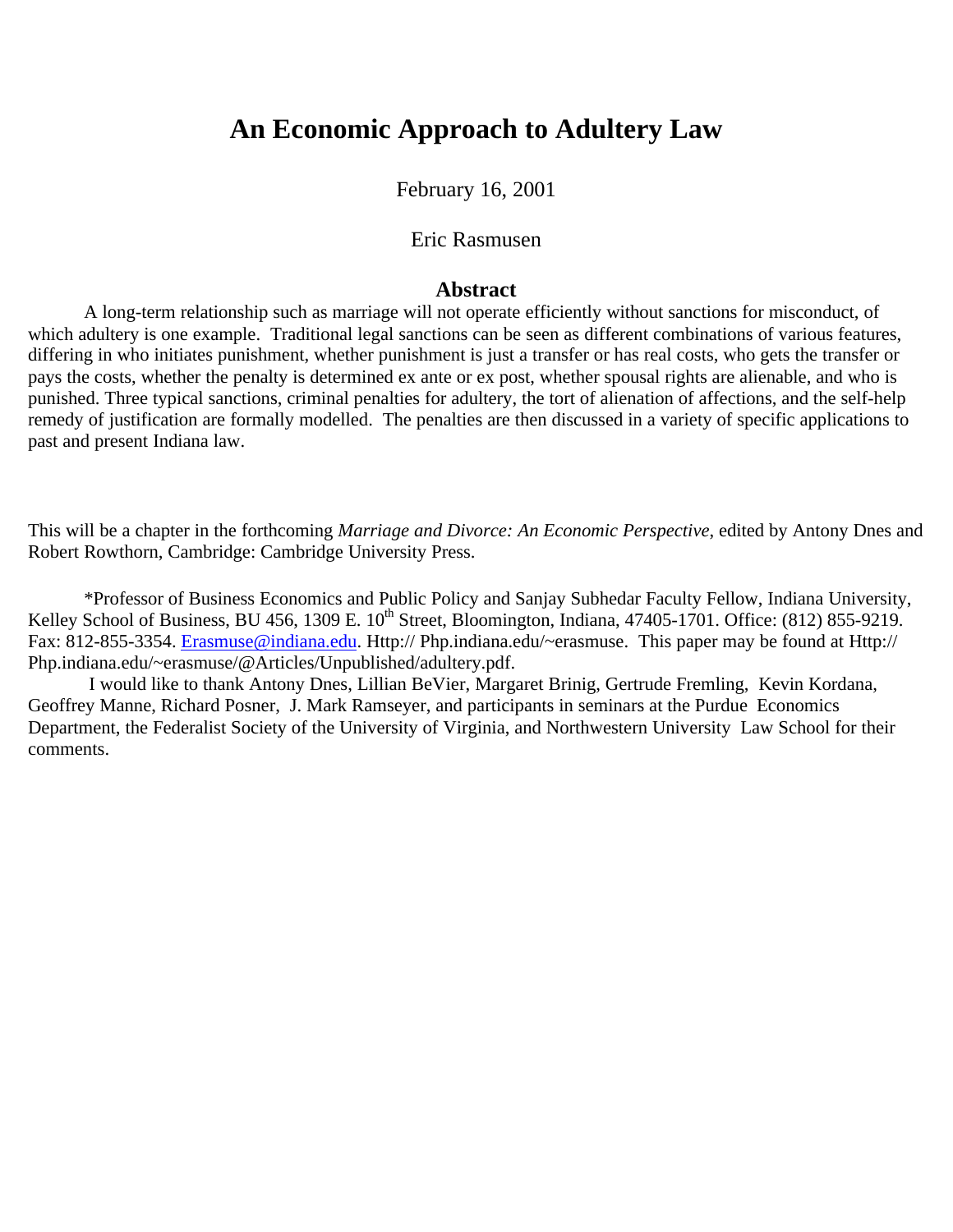"Wilt thou have this woman to thy wedded wife, to live together after God's ordinance in the holy estate of Matrimony? Wilt thou love her, comfort her, honour, and keep her, in sickness and in health; and, forsaking all other, keep thee only unto her, so long as ye both shall live?" *(Book of Common Prayer*, 1662, Http://www.recus.org/1662.html [January 2000])

## 1. INTRODUCTION

When two people marry, they promise fidelity. Adultery occurs when one of them breaks this promise, and it is generally believed that breaking promises, and breaking this promise in particular, is wrong. "Every wrong has its remedy," equity used to say. The subject of this paper is which of the myriad possible remedies are suitable for adultery. In modern U.S. law, the formal remedy is that the wronged party can file for divorce and force a division of the assets. This really is not a remedy, however, since under modern no-fault divorce laws anyone can file for divorce anyway, no reason being required. To the extent that divorce deters adultery, it does so simply as an extension of adultery's tendency to displease the injured spouse. In the eyes of the law, adultery and complaining about the other spouse's adultery are equally good reasons for divorce.

In the past, other remedies existed of which vestiges continue today. These include criminal penalties, tort actions, and self-help. This chapter discusses remedies using the tools of law-andeconomics. The approach will be to view adultery law as a problem in efficient contracting, of setting up a legal regime in which marriage is structured to maximize the net benefit of the husband and wife, with attention, where appropriate, to spillovers onto third parties. When such spillovers do not exist, the simplest case, efficiency requires adultery law which replicates the marriage terms husband and wife would choose if transaction costs were low. Adultery will be analyzed not as a problem of morals, order in society, patriarchal domination, or inalienable rights, but of the welfare of individuals as seen by individuals.

## 2. THE MODEL

## 2A. ASSUMPTIONS

 It will be useful to set up a verbal formal model to clarify thinking on the costs and benefits of adultery. For simplicity, let us take the point of view of a Wife who is considering making an investment such as learning to love her Husband more, giving up her job, or moving to a different city, an investment which is useful only for the sake of the marriage and which she will regret making if her Husband turns out to be unfaithful.<sup>1</sup> We will call the husband's partner in adultery "the Other

 $\frac{1}{1}$ It should be understood that "Husband" in this model means "the spouse who is tempted by adultery," not "the male spouse". The conventional wisdom has it that men are more tempted than women, however, and this seems to be true in the 39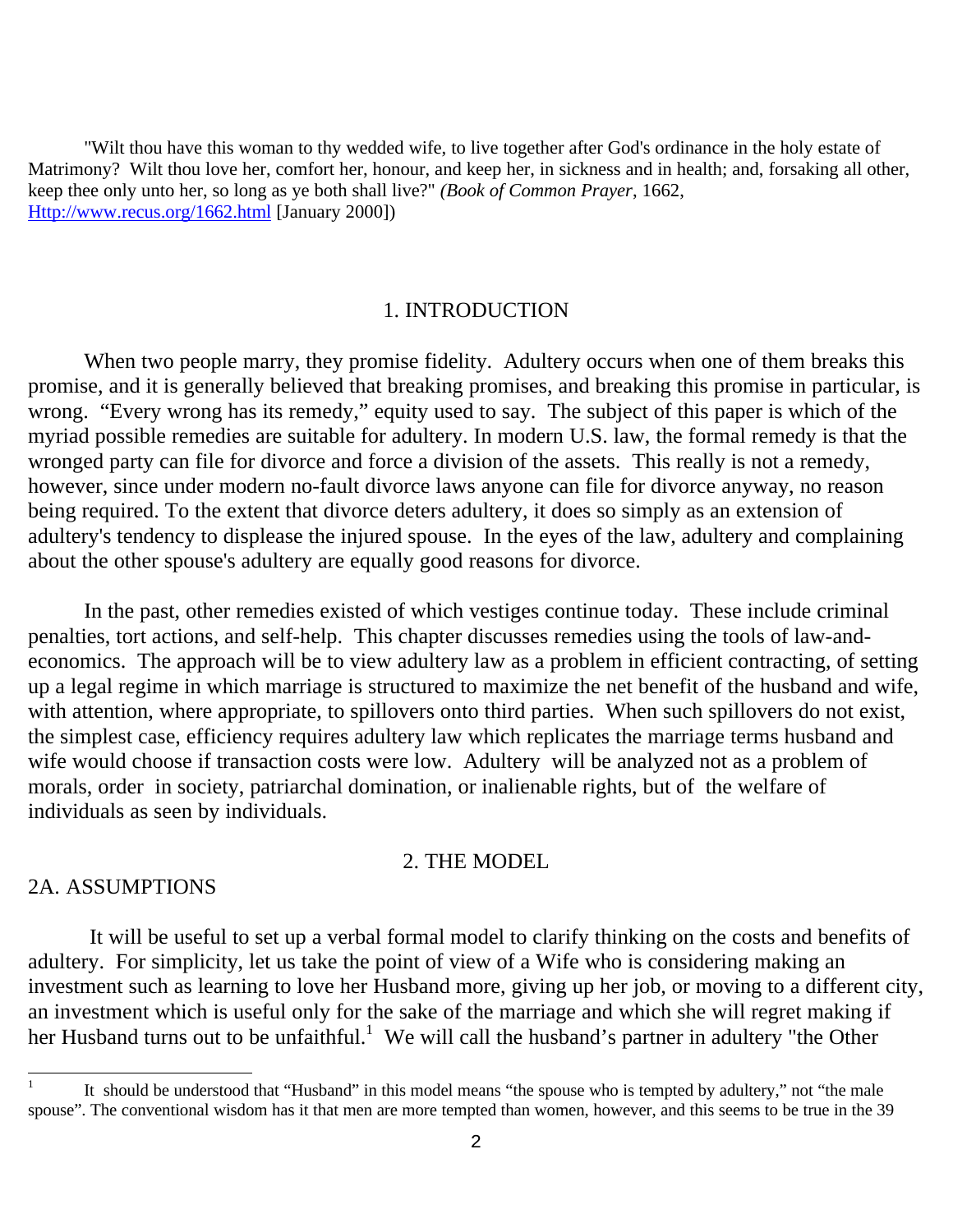Woman". Assume that if the Wife does not invest in the marriage, she will be willing to divorce the Husband upon catching him in adultery and this threat would be sufficient to deter him. If, however, she has invested in the marriage, her threat to divorce him would not be credible; she would have too much to lose. The Husband also receives a benefit from the Wife's investment if he faithful, but his most preferred outcome is for the Wife to invest and for himself to commit adultery.

The Wife may exert monitoring effort to increase the probability that she detects adultery.<sup>2</sup> The Husband incurs a cost to find a woman with whom to commit adultery and to conceal it, a cost which depends on the Wife's precautions. With some probability depending on these efforts, the Wife detects the adultery if it exists. Such detection reduces the utility of the Husband and increases the utility of the Wife, though not so much that would invest in an adulterous marriage just for the pleasure of catching the Husband. This detection disutility for the Husband is a penalty independent of the law and represents such things as his embarassment at being caught and the inconvenience of his Wife knowing the identity of the Other Woman. Many, perhaps most men and women would be deterred from adultery by a high value for detection disutility combined with a low benefit from the adultery itself, just as shame and scruples deter most people from crimes such as burglary, but the law is concerned with those people for whom social norms are insufficient.<sup>3</sup>

 In this model, undetected adultery hurts the Wife but she benefits from detecting it, given that it occurs. Why should this be so?<sup>4</sup> A partial answer is that the Wife can deduce that the Husband is committing adultery even if she fails to detect it through her monitoring. Why, however, do people try to learn the specifics of negative occurrences even if they know they become unhappy? We will avoid the question by falling back on the economic idea of revealed preference and using the payoff function to represent willingness to expend resources to obtain particular outcomes, not to represent

-

Fairfax County, Virginia cases examined in Allen & Brinig (1998). I am well aware that in most times and cultures, adultery law has treated men and women asymmetrically. The reasons why (evolutionary biology? the relative unimportance of adultery with prostitutes? the greater danger of violence from angry men?) are well worth exploring, which could be done using the framework of the present article. If in some cultures women do not mind the kind of adultery by husbands that occurs, then asymmetric laws would be efficient; if the laws simply ignore wives' harm from adultery, they are inefficient. I judged it best to focus on the United States here.

<sup>2</sup> I have implicitly assumed that this probability is positive even with zero effort, since the Husband is deterred from adultery by the threat of divorce if the Wife has not invested in the marriage. Lillian BeVier has suggested to me that the Wife's effort to prevent adultery could be socially useful, increasing the benefits to both parties from the investment if, for example, it consisted of being unusually attentive to the Husband's desires. If this effect is strong enough, adultery should be made fully legal so as to channel the Wife's efforts in this good direction, just as pedestrians could be made more careful by removing liability for the negligence of drivers.

<sup>3</sup> By "independently of the law" I mean that the adultery penalty will take the same value if there is no law concerning adultery. We normally think of the law as increasing the penalty for adultery, but it is also conceivable to have a law protecting adulterous husbands by punishing wives who show their anger, in which case the law could actually reduce the private penalty*.* This sounds absurd, but no-fault divorce has some of this flavor, by allowing the adulterous husband to divorce his wife if she bothers him too much about his affairs.

This issue arises in other contexts also, e.g. when a gynecologist rapes patients without their knowledge, *People v. Minkowski* 204 Cal. App. 2d 832 (1962), where the court held that there was indeed criminal harm.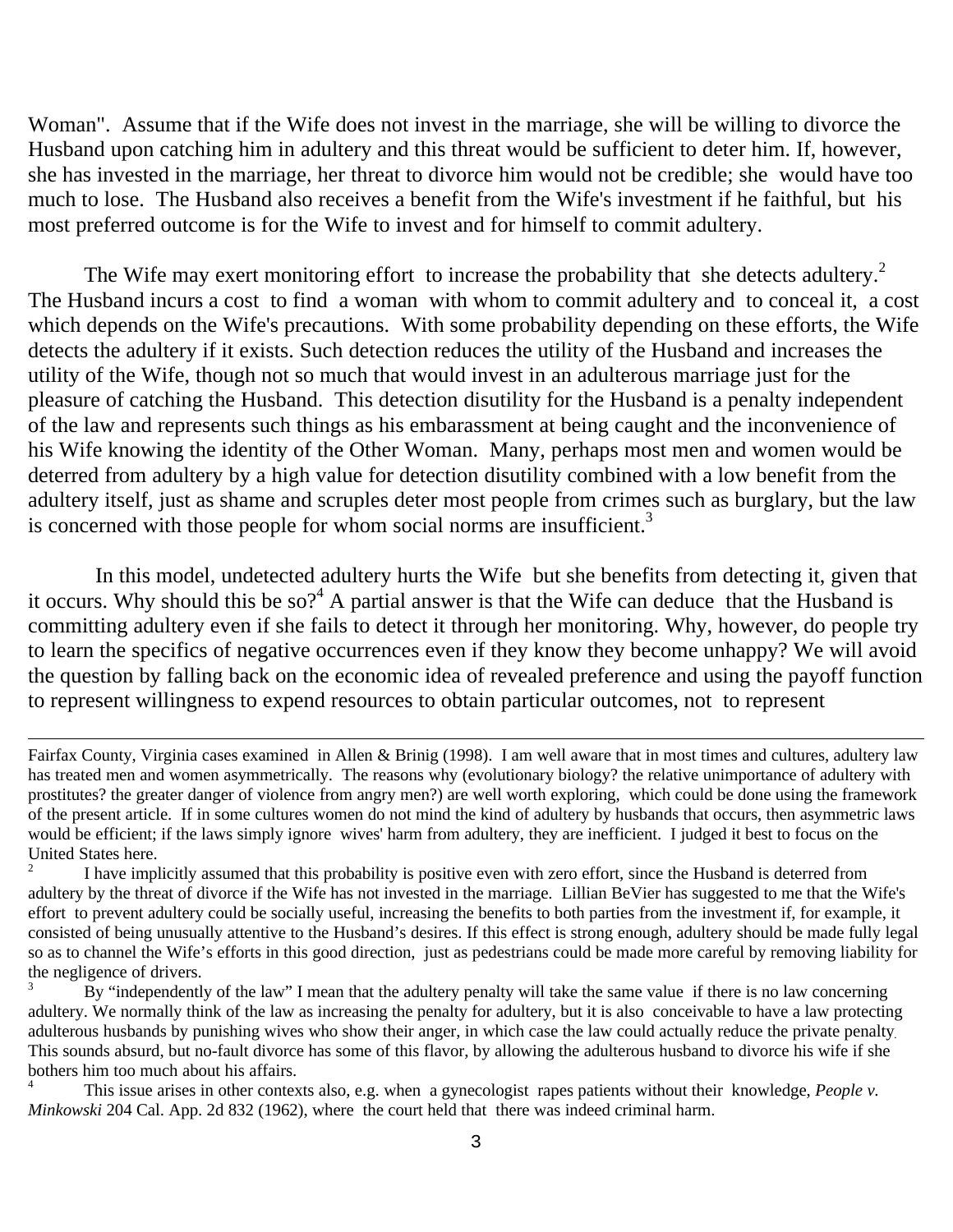psychological well-being. Thus, the assumption that the Wife obtains a benefit from detecting the Husband's adultery is equivalent to her being willing to expend resources to detect it, rather than saying anything about whether she feels happier afterwards.

# 2B ANALYSIS

Let us first consider what will happen in the absence of legal penalties. The Wife will look ahead and realize that she needs to monitor if she is to deter the Husband's adultery after her investment. Two things could happen. First, she might decide to make the investment and monitor carefully, in which case the Husband will not even try to find the Other Woman. Second, she might decide that deterrence is too expensive and abandon investment in the marriage.

In this simple model, adultery never happens, because it is deterred either by the Wife's precautions or by her credible threat of divorce when she has not invested in the marriage. There is nonetheless, a welfare loss, and potentially a very large welfare loss. This loss is created by the deterrence itself, the Wife's precaution cost or the loss to Husband and Wife if the Wife does not invest. If we relaxed the assumption that the Wife knows the Husband's degree of temptation precisely, adultery could occur in equilibrium when the Wife underestimates the precautions she needs to take. This would create two further costs, the direct loss to the Wife and the transaction costs to the Husband of committing and concealing adultery.

Adding a legal penalty for adultery is adding a new penalty to the private detection embarassment. To deter adultery efficiently, the penalty must be large enough that even if the Wife spends nothing on monitoring, the Husband will find the expected payoff from adultery too low to justify its transaction costs. In that case, the Husband will be deterred, the Wife will feel secure in using her time investing in the marriage and not in monitoring, and social surplus will be maximized. Both parties would be happy to accept the possibility of extraordinary penalties for adultery, ex ante; the Husband would be willing because he knows that if the penalties are in place he will be deterred and not have to suffer them.<sup>5</sup>

It has often been noted regarding contracts generally and marriage in particular that long-term relationships are likely to break down without penalties for breach and that both parties will freely agree to become liable to punishment.<sup>6</sup> Indeed, that is the very idea of a contract. Adultery is just one

 5 See, for example, Cohen (1987) and Dnes (1998). The present model can be modified to add non-deterrable adultery. If it is really true that some people could not prevent themselves from committing adultery even if they were sure to be caught and to receive the death penalty—something I doubt, but which others believe—that can be incorporated into the model as a fixed probability that adultery occurs beyond what is chosen by the husband. The model would not change much.

<sup>6</sup> As Lilian BeVier pointed out to me, even in the absence of law, long-term relationships can survive based on mutual threats of retaliation for breach, something my own writing has discussed in Chapter 5 of Rasmusen (1994). This requires sufficient interest by both parties in the future, however, and mutual vulnerability to breach, which is why courts are so useful. Mutual threats are more likely to work for minor offenses such as rude language which are instantly detectable and where the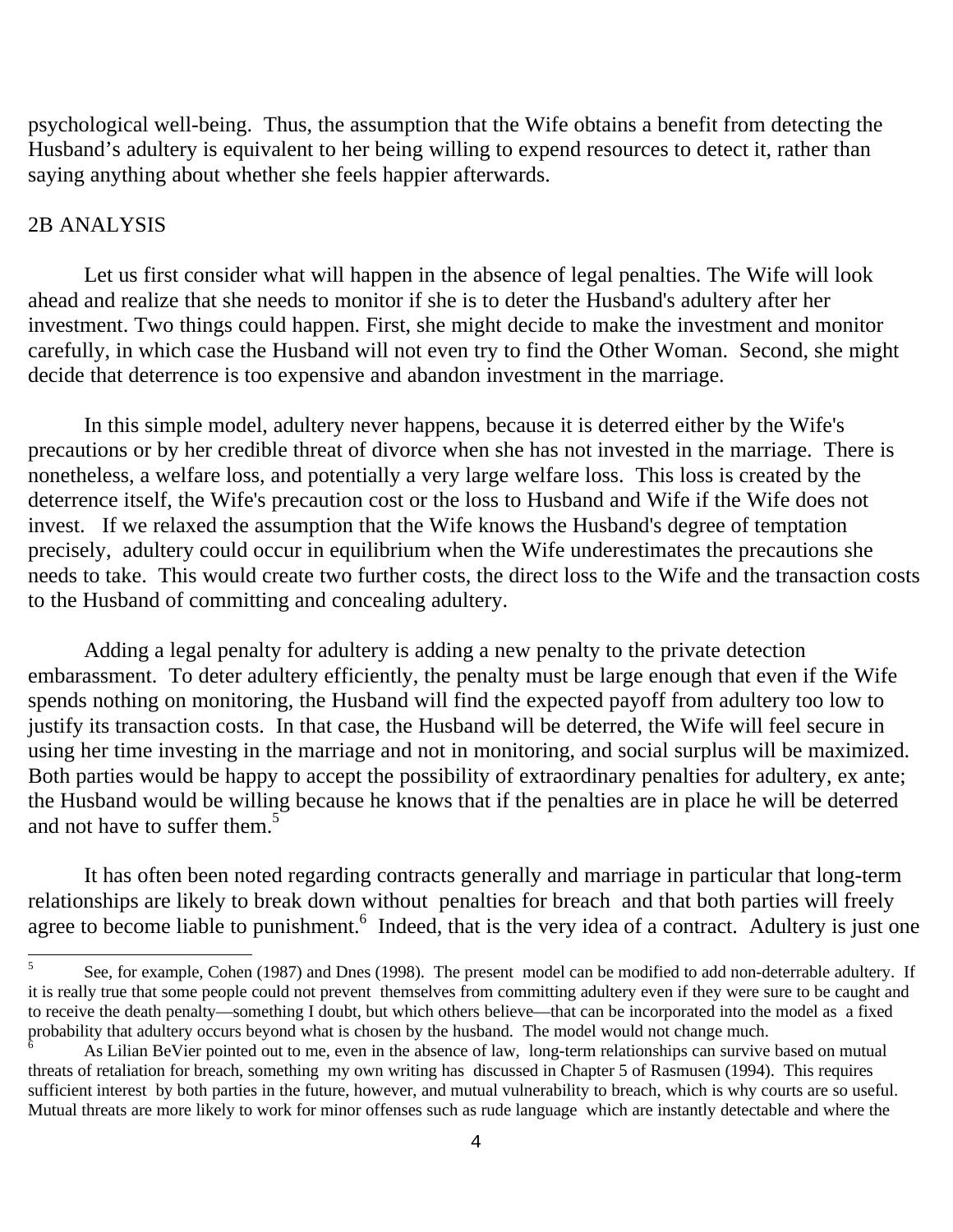more example. Viewing the situation ex post, however, it is easy for commentators to see such penalties as illegitimate infringement on the Husband's liberty (see, for example, Note (1991)).

## 2C. EXTERNALITIES

 $\overline{a}$ 

So far we have focussed on the Husband and Wife, in analogy to contract law. Adultery has spillovers, however— externalities, in economic terminology. For the Other Woman-, adultery is a beneficial spillover. For other people, it is harmful. Parents and children dislike adultery, other couples may be dismayed by the bad example, and many people dislike it in their community for reasons of religion, natural law, or aesthetics. Adultery interests outsiders just as much as pollution, racial discrimination, environmental destruction, and new building construction. Adultery law is like land-use law, regulation of how people live based on the idea that people in a community care about what their neighbors are doing. Just as land-use law varies dramatically among different communities, so we should expect adultery law to vary.

 Using the model, if the sum of the benefits to the Husband and the Other Woman are exceeded by the cost to the Wife and other people, adultery will be inefficient. The Wife and the outsiders would be willing, were it feasible, to pay the Husband and the Other Woman enough that they would refrain from adultery. Transaction and organization costs prevent this, and so the adultery occurs. A law that prevented adultery would then increase social surplus by leading to the result to which all parties would agree if they could transact costlessly.

The point that other people's desires must enter a cost-benefit analysis is often resisted, so it is worth clarification. The ideas of economic efficiency, wealth maximization, and Pareto optimality all rely on taking people's preferences as given, without the analyst judging their moral worth. If a consumer says he likes chocolate, the chocolate-neutral analyst does not say that banning chocolate would create no harm. Suppose the Husband and Other Woman would pay \$50,000 and \$40,000 for the right to commit adultery, and the Wife and one hundred outsiders would pay \$60,000 and \$1,000 each to prevent it. The adultery is then inefficient. There is no need to ask whether the outsiders have "really been damaged" or whether the externality "really exists". If someone would pay \$1,000 to prevent an act, the act causes him damage, and the economist does not ask about motivation.<sup>7</sup>

benefit from a single transgression is not worth risking later retaliation. This together with the cost of adjudication relative to the alleged harm is why the courts have always stayed out of minor household disputes. In addition, some people are trustworthy even in the absence of material incentives, in marriage as in business relationships. Even those people, however, face the cost of establishing their trustworthiness if no material incentives back it up; one would except lengthier courtships or more screening by families and friends, and fewer marriages across ethnicity or class if more checking needs to be done.

For further discussion of the general principle, see Rasmusen (1997). The puzzle of undetected misbehavior's harm arises again here. If the Husband is unfaithful and the Wife sees this but the public does not, is the public hurt? If not, then sanctions on the Wife for publicizing the adultery might be appropriate. The same issue arises in cases of cruelty to animals; if the only harm is unhappiness from observed cruelty, the logical solution is to legalize discreet torture but to penalize anyone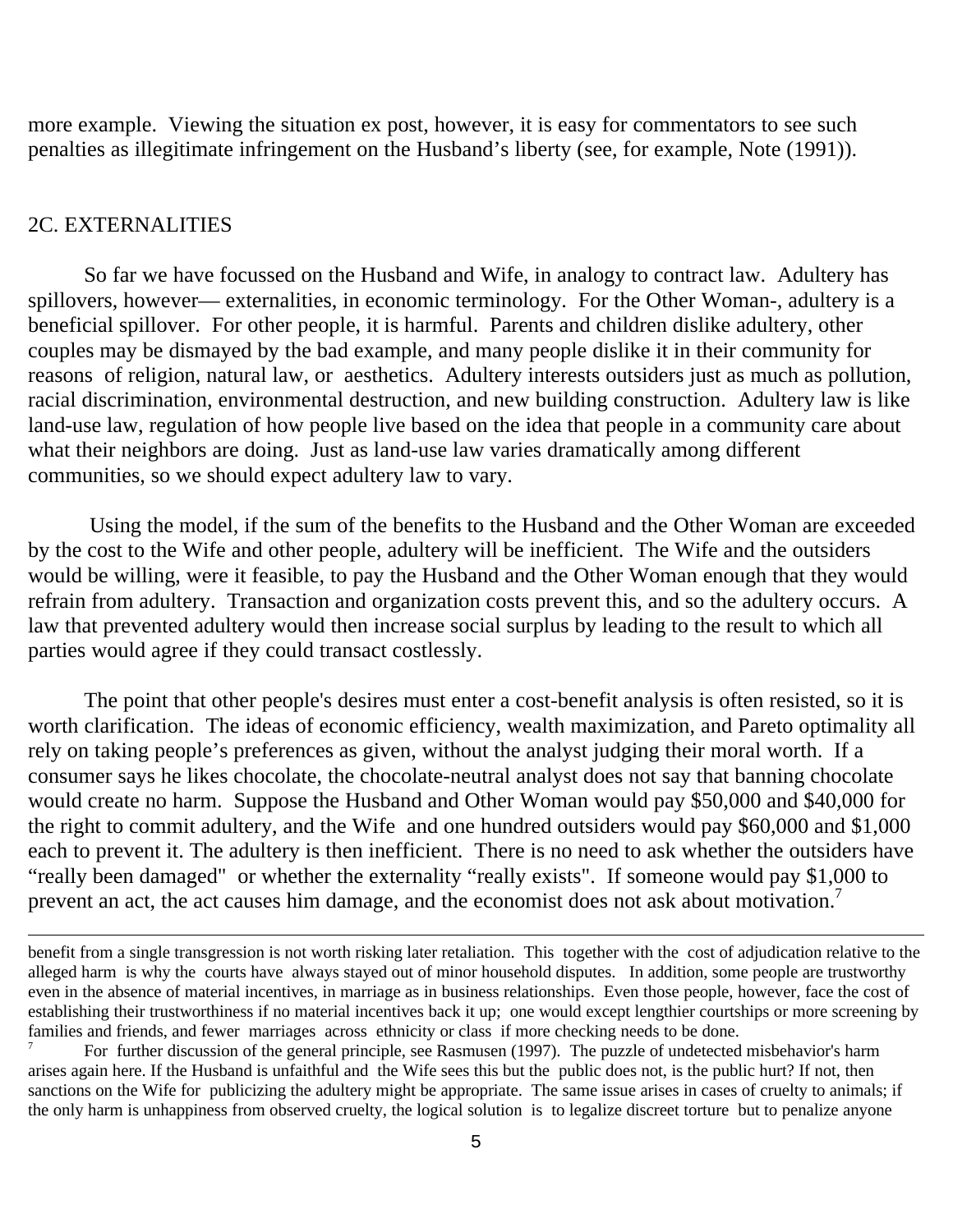Whether the outsiders' objections are religious or material, for example, matters as little as the motivations behind the Husband and Wife's desires.<sup>8</sup>

 A common traditional position is that people should care about a society's virtue. A common modern position is that people should not interfere in the private lives of others.<sup>9</sup> The present paper adopts a neutral position, in accordance with the economist's usual pluralistic procedure of taking tastes as given. The degree to which people care about adultery is a crucial empirical question, of course, which would be reflected in such things as their choices in living location, friends, and spouses, and their willingness in political logrolling to trade votes on adultery law for votes on tax policy.

#### 3. PENALTIES

#### 3A. FEATURES OF PENALTIES

Having established that efficiency requires some sort of penalty for adultery, let us consider the possibilities. A number of choices need to be made.

## *(a) Who initiates punishmen*t?

 $\overline{a}$ 

Someone has authority to make the decision to initiate the formal process. In a tort lawsuit, this is the plaintiff; in a criminal prosecution it is the grand jury or prosecutor.

## (b) *Is the penalty a fine, or does it destroy real resources?*

The penalty might be a money transfer, involving no real resources, or it might be a penalty such as confinement that hurts the Husband without benefiting someone else by the same amount.

## (c) *Who gets the fine or pays for inflicting the real-resource penalty?*

If a fine is paid, someone receives the fine and benefits from the punishment. If the penalty destroys real resources, someone must pay for that destruction, and bear a cost.

who brings it to public attention. Of course, in both cases it seems that people also dislike knowing that the behavior is occurring somewhere even if they do not actually observe it, merely deducing it from human nature and the absence of legal penalties.

The economic approach is, of course, vulnerable to the standard anti-utilitarian criticism that some desires are illegitimate. It implies that if there are enough sadists, then torture is socially good, for example. The burden of proof is rightly on those who criticize a given desire, however. In the present case, this says that the burden is on those who say either that the Husband's benefit or the Wife and other people's disutility from adultery should be ignored. Ignoring either of these requires religious or philosophical considerations that take us outside of the economic approach to law.

<sup>9</sup> John Stuart Mill is an older proponent of this view, which is a major theme of *On Liberty*. He makes clear what modern legal treatments often do not, that he disapproves even of social disapproval of vice, much less of legal penalties. To be consistent, advocates of this view might wish to turn self-help on its head and make illegal behavior that is ordinarily legal, if it is done from bad motives. Landlords in the United States are forbidden to deny rental to a tenant because of his race, even though they are free to deny rental to him for other reasons. In the case of adultery, a regime that believed sexual behavior to be within a person's sphere of privacy should penalize the Wife if she tried to punish the Husband by what were ordinarily legal means leaving him, refusing to cooperate in household finances or legal matters, and so forth.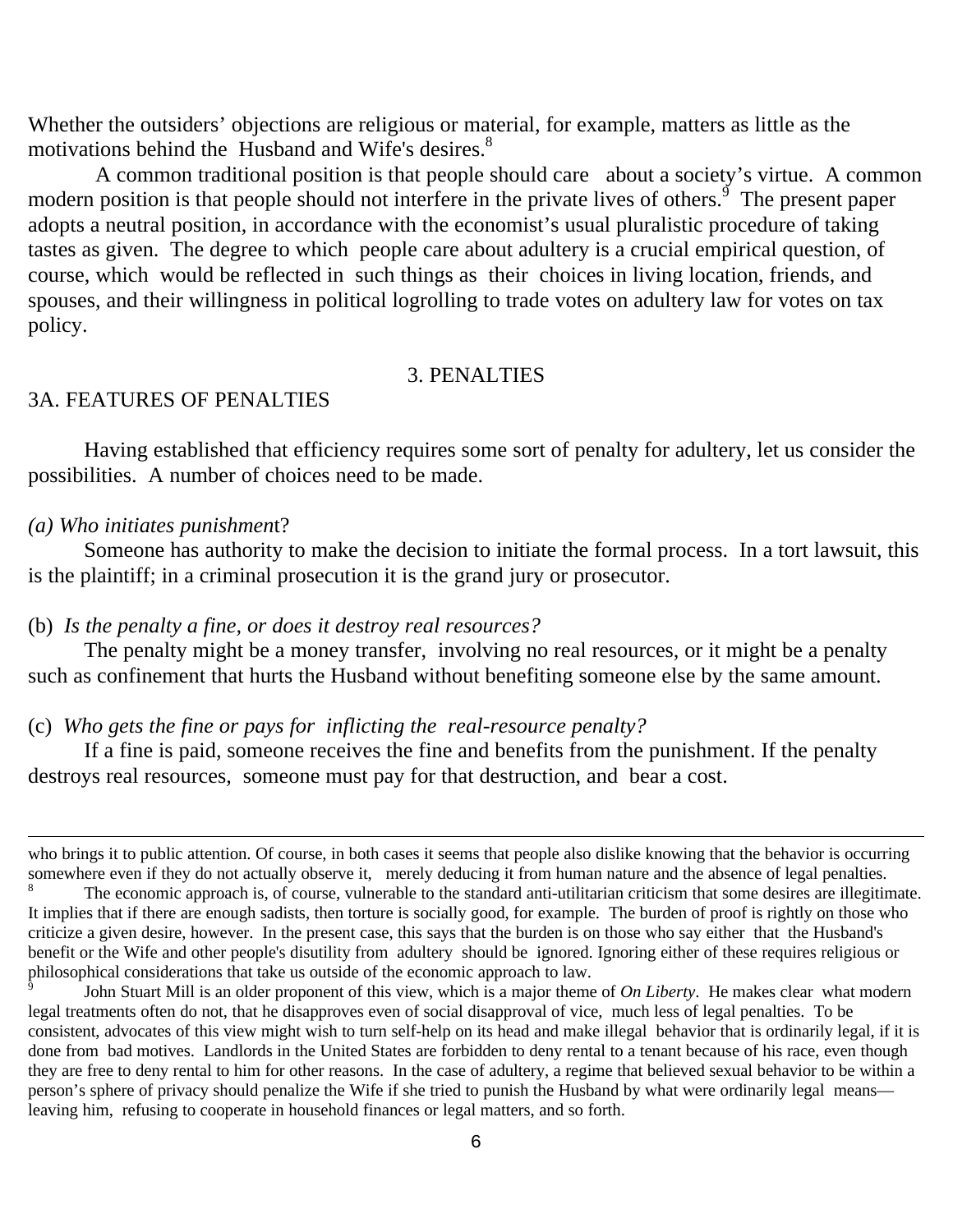#### *(d)Is the penalty determined before the offense, or afterwards?*

The penalty can be set ex ante, before the harm occurs, or ex post, once the damage is measured. This is the difference between liquidated and compensatory damages in contract and the difference between fixed and discretionary sentencing in criminal law. Ex ante penalties help the Husband make a more informed decision and are cheaper to implement, but they may be far from the damage in a particular case.<sup>10</sup>

#### (e) *Can the wife alienate her rights, waiving the penalty?*

It may be that the Wife can (i) stop the penalty from being imposed, or (ii) agree in advance to do stop the penalty from being imposed. If the Wife initiates the penalty process, she certainly can stop the penalty from being imposed, simply by inaction. It is a different matter, however, for her to be able to make a binding agreement to stop the penalty, something she may wish to do in exchange for concessions from the Husband. Also, even if the Wife does not have the ability to initiate the penalty process, it may be that she can stop it—by being given the authority to veto criminal prosecutions, for example.

# (f) *Who is punished—the Husband or the Other Woman, or both?*

The penalty could be imposed on either or both of the two adulterers.

An adultery law could be constructed using any combination of these features. Since there are six of them, each with at least two alternatives, there are least 64 types of law (two to the sixth power). Here, we will discuss just three representative laws: civil damages, criminal penalties, and self help.

## 3B. CIVIL DAMAGES

*Civil Damages.* The Wife initiates punishment of a fine, which is paid to the wife and is variable depending on the amount of damage. The Wife can alienate her right to initiate punishment, and it is the Other Woman who is punished.

Tort and contract law exist to provide recourse for private injuries, when one person inflicts damage on another. It would seem well suited to adultery: the Husband has breached his agreement with the Wife, and the Other Woman cooperated in his breach and took actions which harmed the Wife. The situation has elements of breach of contract, tortious interference with contract, and intentional tort generally. In the context of the model, one form of tort liability would be for the Other Woman to be liable to the Wife for compensatory damages, amount *B+C*. Let us assume that the Husband and the Other Woman can agree to cooperate in paying the penalty and other costs of adultery, and for the moment put aside the possibility of the Wife alienating her right to sue.The

 $10\,$ The ex ante/ex post distinction is similar to Robert Cooter's distinction between "prices" and "sanctions"—that is, between penalties lacking in moral opprobrium and varying with the scale of the behavior and fixed, discontinuous penalties with moral opprobrium. Cooter (1984) argues that sanctions are appropriate when the lawmaker knows behavior is undesirable but cannot measure the harm easily, which would seem to be the case with adultery.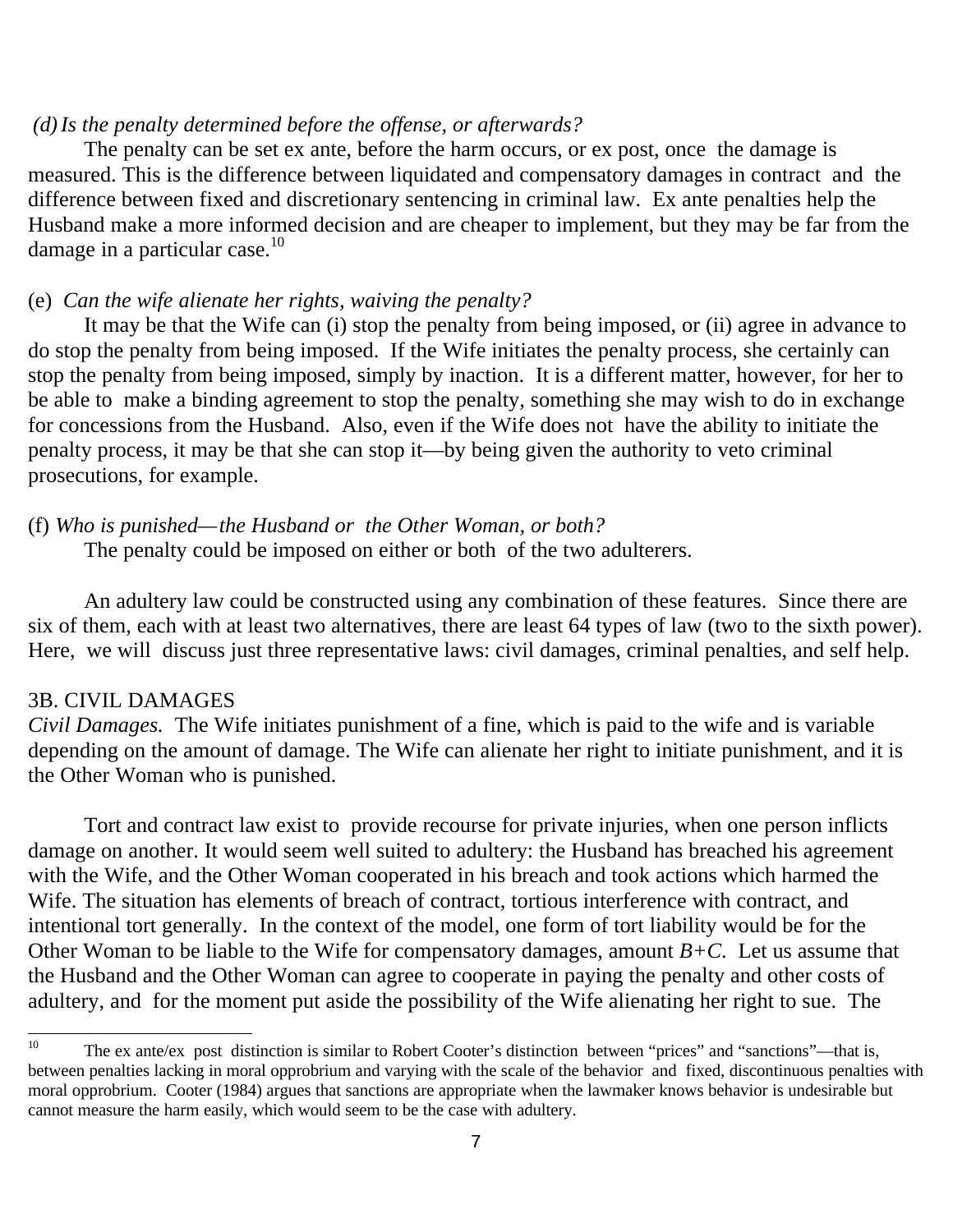Wife might monitor either less or more than she would were tort damages not available. On the one hand, the possibility of compensation means that adultery causes her less harm on net. If the detection probability is relatively unresponsive to the Wife's effort*,* the Wife's main reason to monitor would be to raise the cost to the Husband of finding the Other Woman enough to forestall adultery, but that reason disappears if she is fully compensated. On the other hand, if adultery does occur and she detects it, she can collect damages. In either case, the Wife is more likely to invest in the marriage, because the Other Woman's liability reduces the loss to the Wife from investment followed by adultery.

One advantage of civil actions when the Wife can alienate her right to sue by agreeing to a settlement, or waiving her right in advance of the adultery is that if the Husband and Other Woman benefit more from adultery than the Wife loses, they will make a deal. The Wife would sell her right to sue, and all parties would save on the transaction costs of detecting or concealing the adultery. This is a disadvantage, however, if spillovers on outside parties are large, since they are not part of the deal; in the example earlier, the Husband and Other Woman would be willing to pay the Wife \$61,000 for her permission, but that does nothing to compensate for the \$100,000 loss to outsiders.

 A key practical disadvantage is that the defendant may be judgement-proof. If the Other Woman cannot afford to pay damages, the Wife's right to sue is irrelevant. Since many, perhaps most, people lack the wealth to pay damages substantial enough to compensate for a wrecked marriage, or perhaps even for the cost to the Wife of hiring a lawyer, civil suits may disappear as an effective penalty altogether. This is a standard economic argument for why civil damages and fines are not used for the various misbehaviors we call criminal (see Posner, 1998., Section 7.2). A problem special to adultery is that the Husband and Wife are financially interdependent. Even if the Other Woman paid the entire penalty, much of its deterrent effect would be nullified if the Husband, as part of the household, were to receive half the penalty. Or, if the Husband aids the Other Woman in paying the judgement, the household ends up paying damages to itself.

Another general disadvantage of civil suits is the cost of determining the size of the damage. If the plaintiff gives 1/3 of his judgement to compensate his lawyer, the defendant spends about the same amount, and there is a competitive market for lawyers, then it must be that the cost of establishing and measuring liability is about 2/3 of the size of the damage itself. The measurement problem is particularly severe for an injury such as adultery whose damage is not monetary; for adultery, proof of liability may be relatively easy compared to typical tort and contract suits, but proof of damages is relatively difficult. It is not necessary that civil judgements be variable, of course. They could be fixed, like workmen's compensation for the loss of a particular body part. The problem would then arise of plaintiffs choosing to sue even if the true damages are small, knowing that the court has committed itself to positive error in the damage award (see Rasmusen,1995).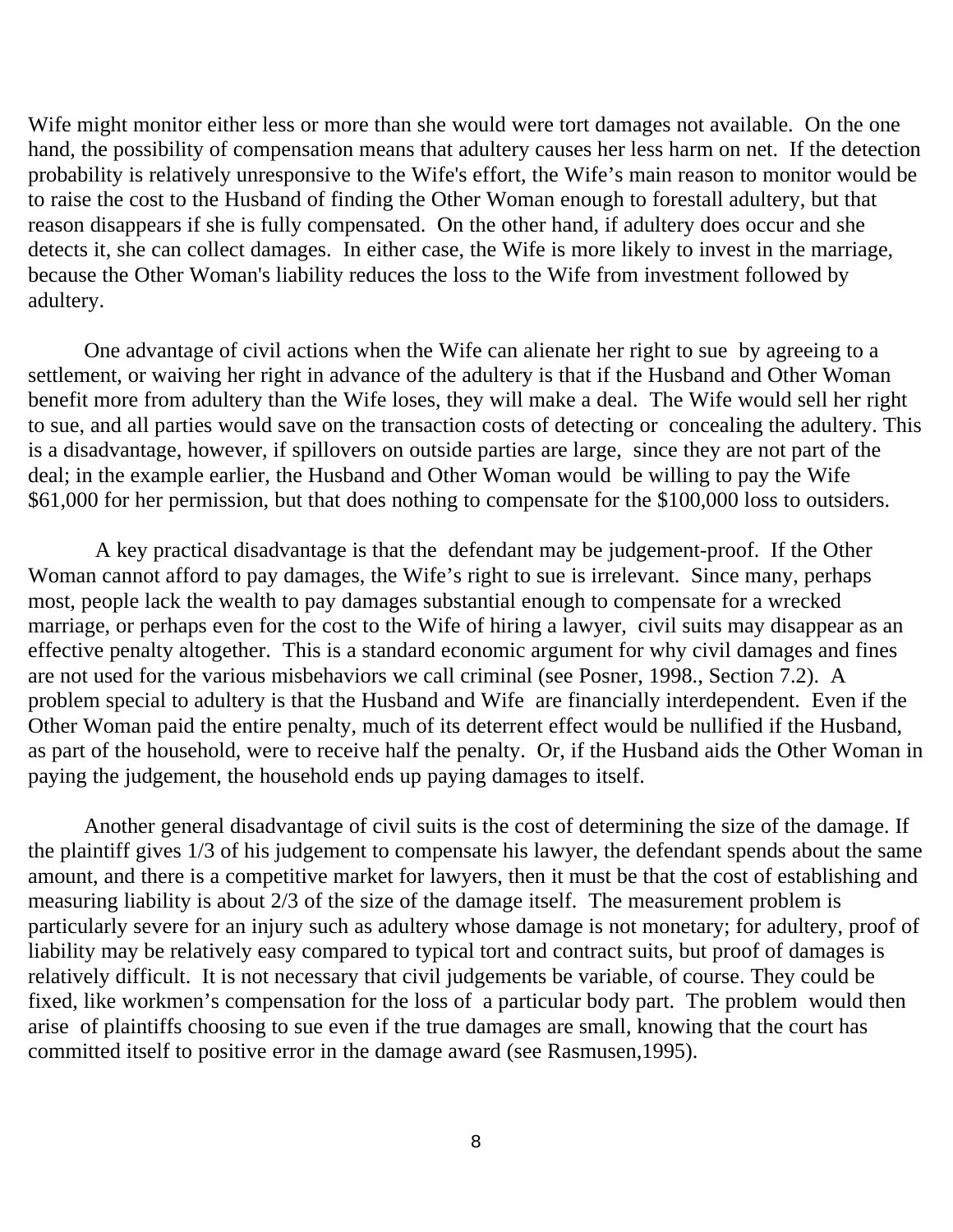Civil damages are, however, the remedy most often used in the area of commercial law closest to marriage: partnership. As Levmore (1995) nicely lays out using the property/liability framework of Calabresi & Melamed (1972), the common law remedy in partnership disputes has been dissolution of the partnership followed by civil litigation over prior misbehavior. He notes that the requirement of dissolving the partnership first creates difficulties, and has gradually been eroding in partnership law, but that in marriage law, to which he compares it, the requirement remains much stronger and the possibilities for later lawsuit are weaker. Note, too, that criminal penalties are also available for misbehavior in partnership if the violation of fiduciary duty is severe enough.

## 3B. CRIMINAL PENALTIES

*Criminal Penalties*. The state initiates punishment in the form of a real penalty, whose cost is paid by the state. The penalty is fixed, independent of the damage. The Wife can block the punishment and can alienate her right to do so, and both Husband and Other Woman are punished.

Criminal law is used for penalties for many kinds of intentional injuries. Punitive damages are used for the same purpose in civil suits, but punitive damages are never fixed ex ante and the person injured initiates the penalty process and receives its benefit. Criminal law is often used for offenses such as rape and robbery which are considered serious and have high mental costs to the victim even if the out-of-pocket costs are small,. This suggests that criminal law might be suitable for adultery also.

One form a criminal law might take is for adultery to be prosecuted at the discretion of the county prosecutor, on complaint by the Wife, with a sentence of five years in the state prison. If this sentence is long enough, the Husband would be deterred even if the Wife did not exert special effort to monitor him and the Other Woman were willing to compensate him up to her own benefit from adultery.This achieves the efficient outcome: the Wife can safely invest in the marriage, and neither she nor the Husband incurs transaction costs.

Alienability becomes relevant if the adultery is efficient from the point of view of the three parties. Unless the wife's right to veto prosecution is alienable, if the criminal penalty is large adultery will not occur even if it is efficient. If it is alienable, however, then no harm results even if the state has set the penalty extremely high. The penalty will not be imposed anyway, because the Wife will veto it in exchange for compensation, and the penalty serves only as the starting point for bargaining between her and the Husband.<sup>11</sup>

Alienability does have two disadvantages. First, if there are externalities to the public, these will be ignored by the Wife when she accepts payment from the Husband and Other Woman to

 $11<sup>1</sup>$ <sup>11</sup> This perhaps helps explain why adultery prosecutions have never been common, despite the prevalence of adultery laws. The law may be important, but only as a threat the injured spouse could wield to extract concessions from the adulterous spouse. To the extent that the law served this purpose, its penalties would not need to be imposed.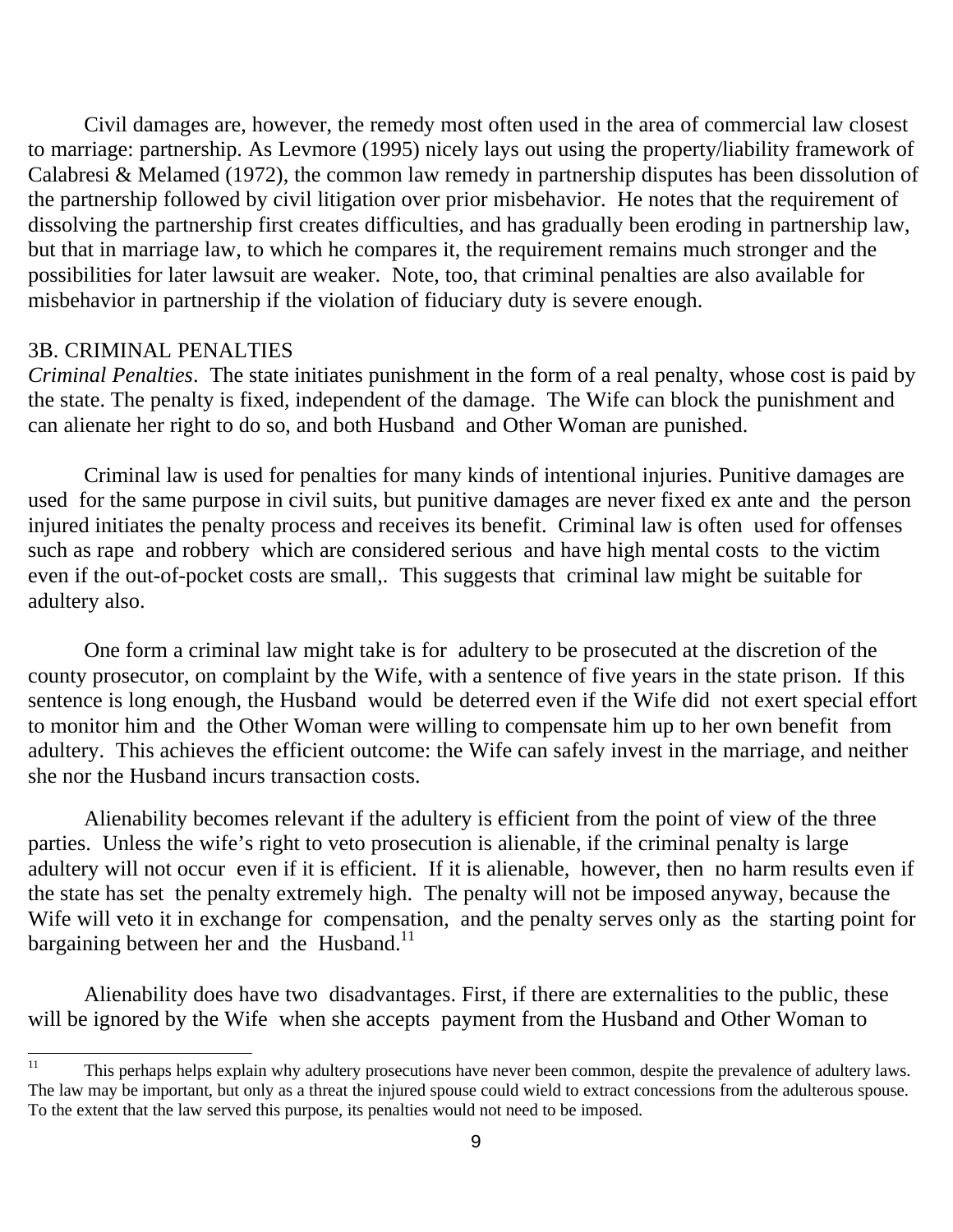tolerate the adultery. This problem shows up in many areas of criminal law. Victims prefer to free the criminal to commit crimes against others rather than forego extracting concessions from him; an employer, for example, would rather be reimbursed for embezzlement than stop his criminal employee stealing from a future employer. The second disadvantage is that alienability prevents strategic precommitment. The penalty is likely to be costly to the Wife as well as the Husband, because of public shame or loss of the Husband's earning power. Thus, she might veto prosecution because it hurts the household. She might actually benefit from not being allowed to veto prosecution because then the threat of punishment becomes credible and the Husband would be deterred. This paradox is not merely theoretical; it is the justification for the "zero-tolerance" rules now common for spousal assault.<sup>12</sup> In many jurisdictions, if a wife calls the police for help when her husband hits her, if the police decide that he has indeed hit her, the criminal process will proceed even if the wife objects.

The Model Penal Code, proposed by the American Law Institute in 1962 and a strong influence on U.S. state criminal codes, deliberately decriminalized adultery, saying, "private immorality should be beyond the reach of the penal law" (Part II, Article 213, "Note on Adultery and Fornication"). It said that adultery laws were rarely enforced anyway, that it would be costly to enforce them, and that an act should not be illegal "simply because such behavior is widely thought to be immoral." While recognizing that adultery laws were popular with voters and that the crime is not victimless, the ALI regarded these as unimportant points.

Non-enforcement is a red herring. Many crimes exist which are rarely prosecuted. A notorious example is the U.S. "Brady Bill", , which makes attempts by felons to buy guns illegal. This is much easier to prosecute than adultery, since the government has in its hands written evidence that the felon broke the law. Yet in the two years or so of its existence, the government claimed to detect some 186,000 violations, of which it chose to prosecute just 7, about 1 in 20,000.<sup>13</sup> Even such an uncontroversial crime as burglary is rarely prosecuted. In 1994, only about 1.4 percent of burglaries in the United States led to conviction and 0.8 percent to incarceration.<sup>14</sup> There is, to be sure, a qualitative difference between the precisely 0 percent prosecution rate for adultery in many states and the 0.005 percent rate for Brady offences, but it is not clear why that difference should matter. My impression is that the real problem for the American Law Institute was that its members did not think adultery was really immoral, since they offer no grounds to differentiate adultery from other criminal behavior. The same issue arises with respect to laws against cruelty to animals (see Beirne,

 $12 \overline{ }$ <sup>12</sup> "Domestic Abuse Bills Gain Momentum in Legislatures," *The National Law Journal*, Rorie Sherman, , p. A9 (4 July 1994).

<sup>&</sup>lt;sup>13</sup> 7 prosecutions in 17 months: "Implementation of the Brady Handgun Violence Prevention Act," Report to the Committee on the Judiciary, U.S. Senate, and the Committee on the Judiciary, U.S. House of Representatives, GAO/GGD-96-22 Gun Control, January 1996. 186,000 illegal acts in the first 28 months: "Gun-Control Laws Scrutinized After Empire State Shooting," Ron Scherer, *The Christian Science Monitor*, February 27, 1997, p.3.

Langan and Farrington (1998, pages 19 and 29). In England, 0.6 percent of burglaries lead to conviction and 0.2 percent-- 1 in 500-- to incarceration.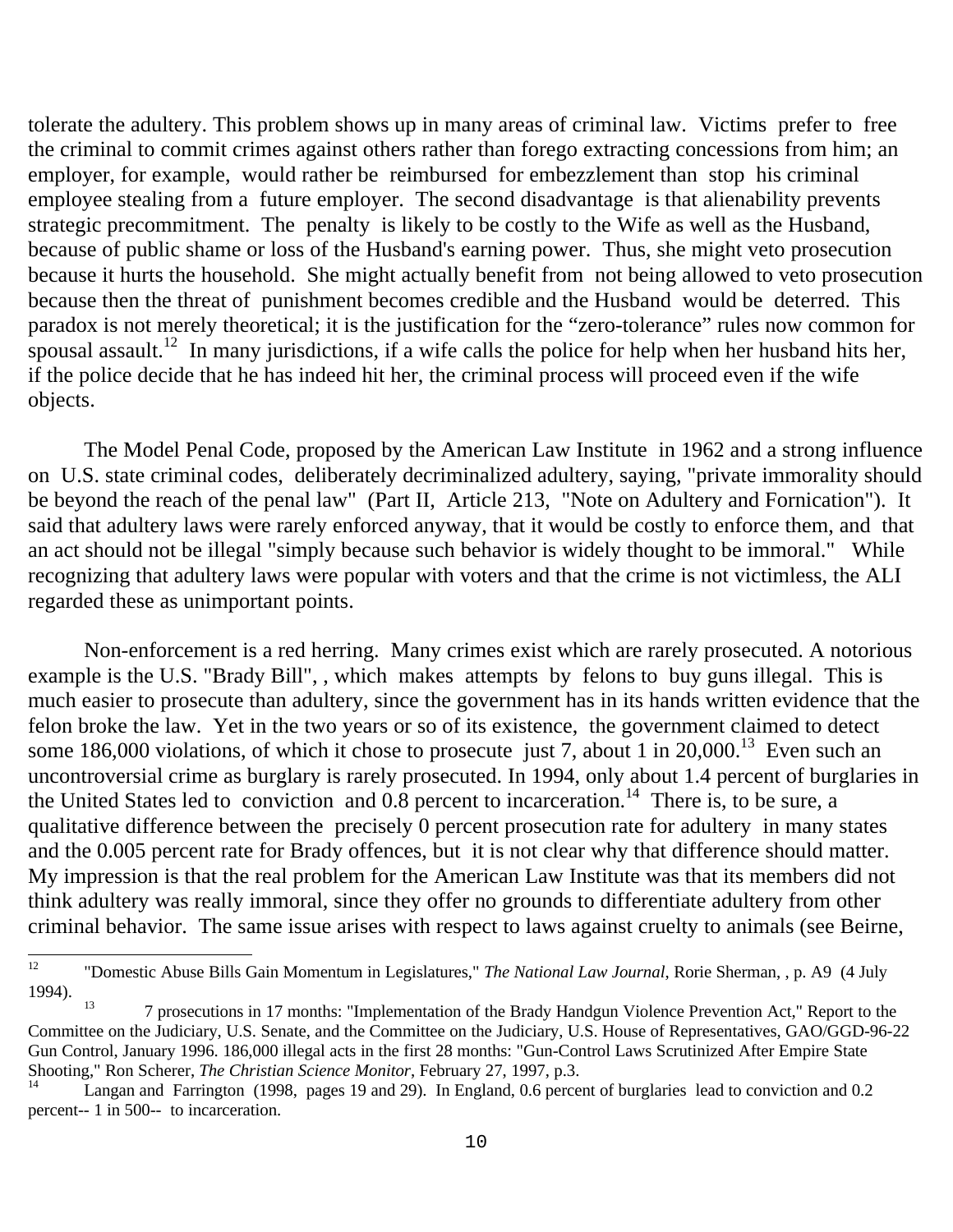1999), which the Model Penal Code proposes at 250.11 "to prevent outrage to the sensibilities of the community." The ALI certainly did not consider the spillover argument explained in the present article, in keeping with the common 1950's position that tastes for retribution are barbarous and illegitimate.

## 3C. SELF HELP

*Self Help*. The Wife initiates punishment, a real penalty whose cost she pays and which is variable in magnitude. The Wife can alienate her right to inflict punishment and she can punish both the Husband and the Other Woman.

"Self help" refers to a private person being allowed to take actions which the state ordinarily prohibits.<sup>15</sup> Ordinarily, one person cannot take away another person's furniture and sell it. A creditor, however, is allowed do just that. In the case of adultery, self help consists of the Wife being allowed to punish the adulterous Husband by actions that would ordinarily be illegal— by dissipating assets, leaving with the children, refusing to help support him financially, assaulting him, or even murder. The law can do this formally, by statute or case law, or informally, by non-prosecution or jury nullification. The right is alienable if the Wife loses her defense for the criminal act and is prosecuted as a normal defendant if it is shown that she agreed to the adultery.

Self help combines features of tort and criminal law. Like tort law, it is initiated by the offended party and the penalty is variable. Like criminal law, the penalty is a real cost. Self help can be seen as privatized criminal law. The Wife, not the State, initiates the punishment and bears its cost, but she is allowed to use violence, something the State ordinarily monopolizes.

 Self help has both advantages and disadvantages. An advantage is low transactions costs. Although it does not completely eliminate government costs, since the government still must determine whether self help was justified, clear cases will avoid lawyers and courts altogether, and penalties can be variable without the need for a government factfinder to evaluate damage. Moreover, if the imposition cost is increasing in the size of the penalty, and the Wife's satisfaction from a greater penalty increases with the emotional damage of the adultery to her, then she will choose to inflict a larger penalty if the damage is greater. A Wife who did not really care about adultery would not bother even scolding the Husband; a Wife who did care might kill him. This contrasts with civil damages, which have the disadvantage that even an indifferent Wife would pretend to be hurt in order to collect the damages.

 $15<sup>15</sup>$ More narrowly, self help is used to refer to a private person being allowed to immediately take an action that otherwise requires going through a legal process, e.g., to repossess an automobile used as collateral without waiting for a court's order. I use the term to refer generally to taking actions that except for the special circumstances are illegal.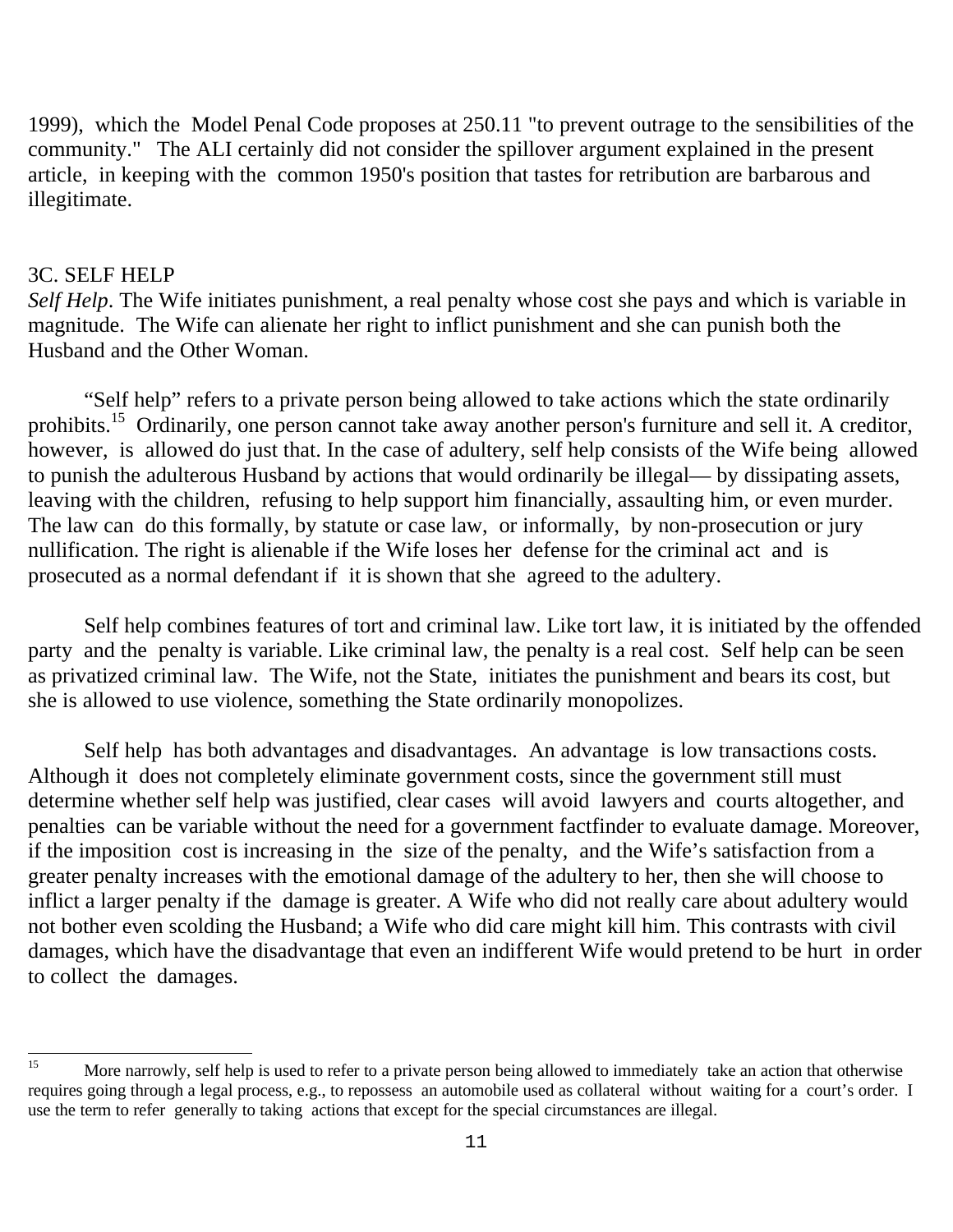Self help also has disadvantages. If people are often mistaken, and more mistaken than courts, in evaluating whether their spouses are adulterous, self help will move the amount of punishment further from the optimum. It puts the cost of mistakes and the cost of inflicting punishment on the victims, who may be ill-prepared to bear those costs. "Self-help'' carried out by unbiased committees rather than victims would work rather better-- the classic vigilante committees--but this starts to shade into criminal punishment, for what else are courts? In any case, even then self help would have real costs, unlike civil damages. And self help, like civil suits and alienable criminal penalties, takes no account of spillovers on the public.

Self help is relevant to this discussion in one more way: as a motive for providing civil or criminal legal remedies to the victim. If these are not provided, the victim may decide to punish the adulterer even if it is illegal, creating the possibility of mistakes and requiring the government to bear a cost of punishing the adultery victim. Smith (1998) has noted this kind of victim retaliation as a reason for the illegality of blackmail, and the argument carries over to much of criminal law. Indeed, it was explicitly cited as a reason for passing a criminal law against adultery by natives in Rhodesia in 1916. The native criminal law had been abolished by the British without replacement (though civil damages were still available in native courts), and numerous hut burnings were the result (Mittlebeeler, 1976, pp. 122-134, 183). This argument depends, of course, on a culture's level of honor and violence.

## 4. ADULTERY LAW IN PRACTICE

Posner (1999, Chapter 2) and Epstein (1999) have recently argued persuasively that theorizing about law without reflecting on any real cases or statutes is dangerous. This section responds to that warning. As one might expect when efficiency calls for a law, diverse nations and times have provided legal sanctions for adultery, from "Thou shalt not commit adultery" up to the present day.<sup>16</sup> Describing the law in any particular time and place is difficult because much of it has been unwritten, being embodied in prosecutorial discretion, the attitude of juries, and the degree of self help tolerated. Even more than usual published cases are an unreliable guide to what actually happens; the shame of the offense to both victim and perpetrator makes quiet resolution attractive. What is easier, however, is to pick one jurisdiction and show how its law fits in the theoretical framework I have used. I will pick my own state of Indiana, not because Indiana law, Anglo-American law, or 1990's law are the most important laws to study, but simply because I have easy access to it and it is not unrepresentative of modern American law.

 16 The commandment is *Exodus* 20:14: " Thou shalt not commit adultery," with specifics in *Leviticus* 20:10:"And the man that committeth adultery with another man's wife, even he that committeth adultery with his neighbour's wife, the adulterer and the adulteress shall surely be put to death." Note that if the death penalty was alienable, side payments might have resulted in it being rarely inflicted in Israel. Chapter 8 of Posner and Silbaugh's (1996) is the best place to look for modern U.S. state and federal law on adultery. See also Haggard (1999) and Weinstein (1986).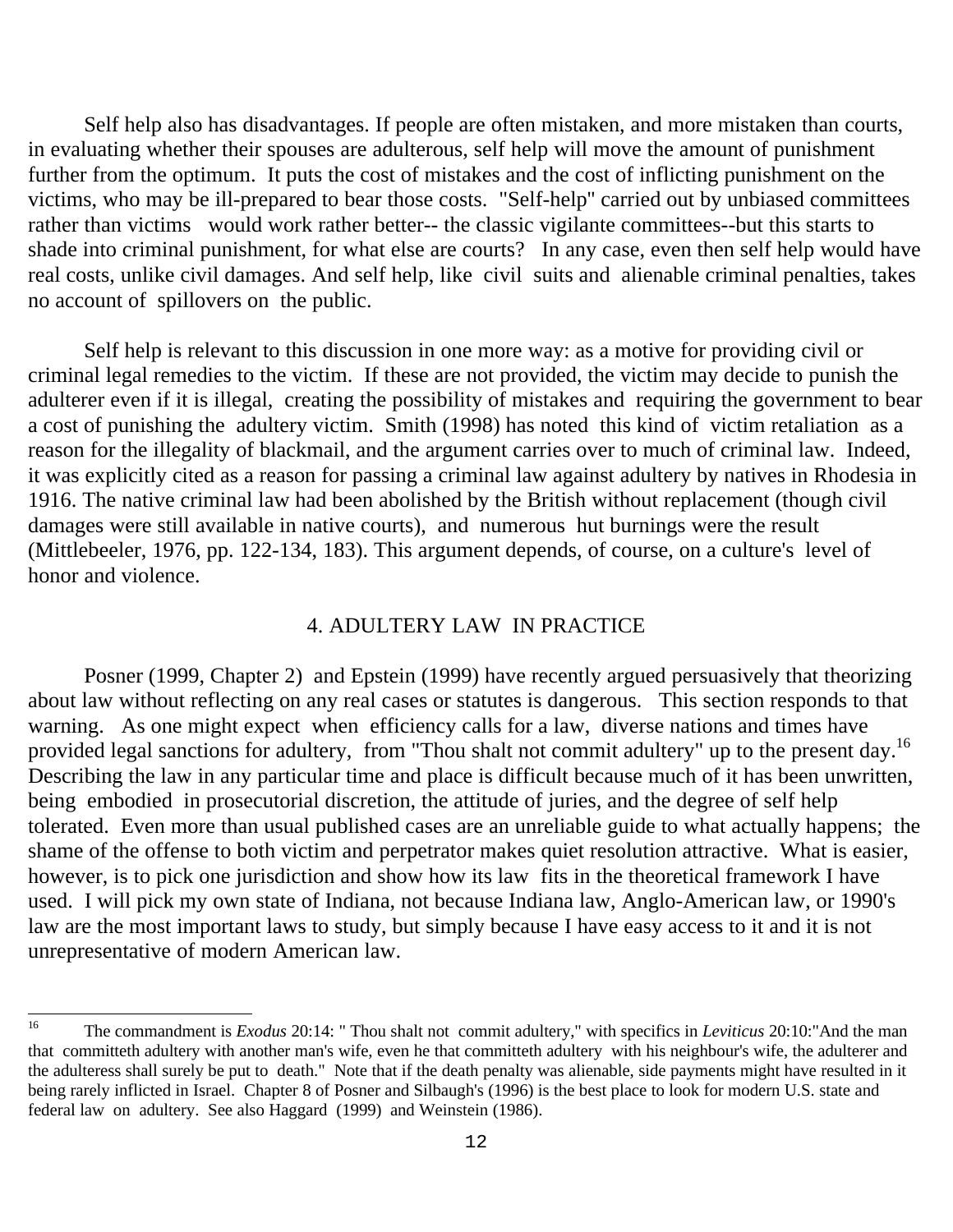# 4A CIVIL DAMAGES

 The English common law's remedy for adultery was a civil action for damages. Blackstone says,

"Adultery, or criminal conversation with a man's wife, though it is, as a public crime, left by our laws to the coercion of the spiritual courts; yet, considered as a civil injury (and surely there can be no greater,) the law gives a satisfaction to the husband for it by action of trespass *vi et armis* against the adulterer, wherein the damages recovered are usually very large and exemplary. But these are properly increased or diminished by circumstances; as the rank and fortune of the plaintiff and defendant; the relation or connection between them; the seduction or otherwise of the wife, founded on her previous behavior and character; and the husband's obligation by settlement or otherwise to provide for those children, which he cannot but suspect to be spurious." $17$ 

Two different causes of action for adultery are available in the common law: "alienation of affections" and "criminal conversation". *The Second Restatement of Torts* (1977), one of the American Law Institute's efforts to summarize the common law, describes the two actions thus:

@ 683 ALIENATION OF SPOUSE'S AFFECTIONS. One who purposely alienates one spouse's affections from the other spouse is subject to liability for the harm thus caused to any of the other spouse's legally protected marital interests.

@ 685 CRIMINAL CONVERSATION WITH A SPOUSE. One who has sexual intercourse with one spouse is subject to liability to the other spouse for the harm thus caused to any of the other spouse's legally protected marital interests.

The elements of the two actions are different. The wrong in alienation of affections is foreseen damage to the relationship between husband and wife, which requires that the marriage not have been in ruins before the outsider interfered.<sup>18</sup> On the other hand, the action does not require adultery, and even an interfering mother-in-law can be liable for breaking up a marriage.<sup>19</sup> Criminal conversation,

 $\overline{a}$ <sup>17</sup> Book 3, Chapter 8 of Blackstone's *Commentaries*. See also Book 4, Chapter 34, where he discusses adultery in the context of criminal law. Blackstone is somewhat misleading, because the caveat about the spiritual courts is crucial. Until their jurisdiction was limited in 1640, these courts actively prosecuted adultery, imposing severe fines and jailing for nonpayment (Stephen, 1883, Volume 2, Chapter 25). It is noteworthy that Macaulay's Indian Penal Code made adultery a major crime, prosecutable only at the husband's request, even though England had recently rejected domestic criminalization. Macaulay was perhaps enough of a utilitarian to recognize the spillover problem; Section 298 of his code also criminalized deliberate insults against someone's religion (Stephen, 1883, Volume 3, Chapter 33).

Comment h to  $\omega$  683: "Not only must the actor have caused a diminution of one spouse's affections for the other by acts, but the acts must have been done for the very purpose of accomplishing this result."

<sup>19</sup> For such a case, see *Beem v. Beem,* 193 Ind. 481 (1923). This case also illustrates the requirement of malice. The Indiana Supreme Court approves of the following jury instruction requested by the defense but rejected by the trial judge (at 489, italics from original): "*.. were they [the defendant parents] impelled by a spirit of malice and ill will toward said plaintiff or were they acting in good faith and without malice and what they considered for the best interest of said Bruce. If the latter, your verdict should be for the defendants."* Note, however, that an adulterous third party can rarely assert the defense that his motives in breaking up the marriage were disinterested.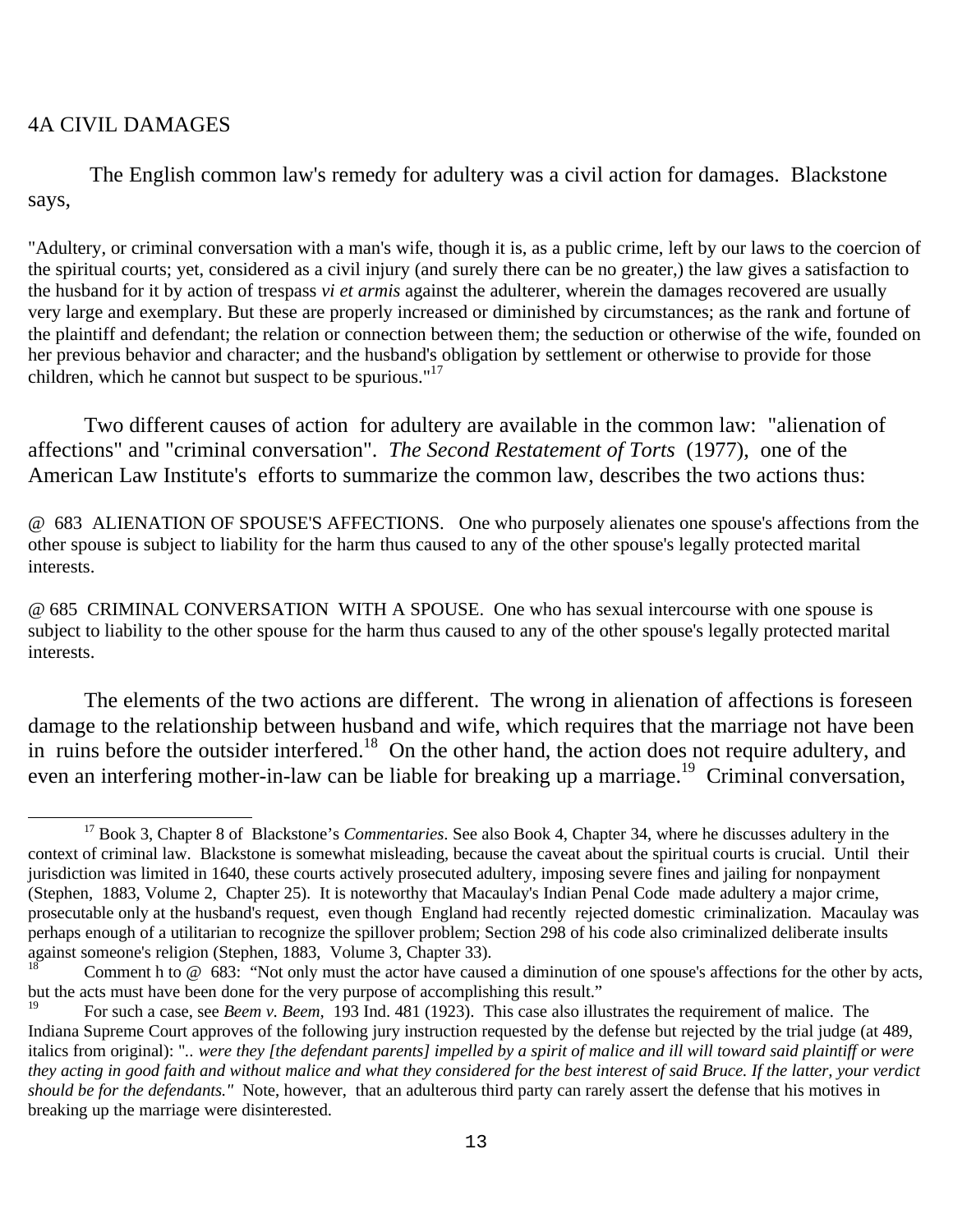on the other hand, is closer to strict liability. It is an intentional tort in the sense that the third party must intentionally be performing the sexual act, but he is liable even if he did not know the adulterous spouse was married.<sup>20</sup> A single act is sufficient (though perhaps with small damages), but a physical act is necessary.

Indiana abolished both actions in 1935, the first of several American states to do so in the 1930's, in "An Act to promote public morals, by abolishing civil causes of action for breach of promise to marry, alienation of affections  $\dots$ <sup>21</sup> The act was tested in 1937 when a suit argued that since Article 1, Section 12 of the Indiana Constitution said, "every man, for injury done to him in his person, property, or reputation, shall have remedy by due course of law. . . .," the abolition of alienation of affections was unconstitutional. The Indiana Supreme Court disagreed, saying that neither person, property, nor reputation were hurt and that marriage was a matter not of contract or property, but of a status that falls under the regulatory power of the state.<sup>22</sup>

Alienation of affections has gone out of style as a tort, an exception to the general increase of tort liability in the United States.<sup>23</sup> Oddly enough, the similar action of tortious interference with contract is alive and well (see Landes & Posner, 1980; BeVier,1990; McChesney, 1999). The *Restatement* says:

@ 766 INTENTIONAL INTERFERENCE WITH PERFORMANCE OF CONTRACT BY THIRD PERSON One who intentionally and improperly interferes with the performance of a contract (except a contract to marry) between another and a third person by inducing or otherwise causing the third person not to perform the contract, is subject to liability to the other for the pecuniary loss resulting to the other from the failure of the third person to perform the contract.

<sup>20</sup> <sup>20</sup> Comment f. to @685: "Although knowledge or belief that a person is married is essential to liability for alienation of affections under the rule stated in @ 683, neither knowledge nor belief is necessary to liability under the rule stated in this Section. One who has sexual relations with a married person takes the risk that he or she is married to another. The fact that the spouse misrepresents the marital status is not a defense."

<sup>21</sup> As cited in *Pennington v. Stewart,* 212 Ind. 553;554 (1937). Nolan (1951) describes how 19th century Indiana was a divorce-mill state for some time, to which people from New York travelled for easy divorces. In 1999, Indiana Code § 34-12-2- 1a still specifically eliminates the two actions, along with breach of promise and seduction.

<sup>22</sup> *Pennington v. Stewart,* 212 Ind. 553 (1937). That marriage is not a contract is a common finding in American courts. A more recent example is *In re the Marriage of Franks,* 189 Colo 499 ( (1975, en banc), which rejected the argument that a nofault divorce law violated the contracts clause of the state constitution when it nullified existing marriage contracts. The *Pennington* Court did rule unconstitutional a provision of the 1935 act which made the plaintiff liable to a criminal penalty of from one to five years of prison for even trying to bring an action for alienation of affections.<br><sup>23</sup>

Like Indiana, many states abolished alienation of affections in the 1930's, and the topic was actively discussed in law reviews then (Weinstein, 1986, p. 220). England abolished criminal conversation by Stat. 20 & 21 Vict. ch. 85, sched. 59 (1857) and enticement by Law Reform (Miscellaneous Provisions) Act 1970, sched. 5. Two states in which the tort is still alive are Illinois and North Carolina. "Alienated-affections case ends in \$ 11,667 verdict," *Chicago Daily Law Bulletin*, Carol Sander, p. 3 (28 July 1997); "Personal Negligence: Alienation of Affection 90,001 Verdict: Emotional Distress," *Personal Injury Verdict Reviews*, 7: 22 (24 November 1999).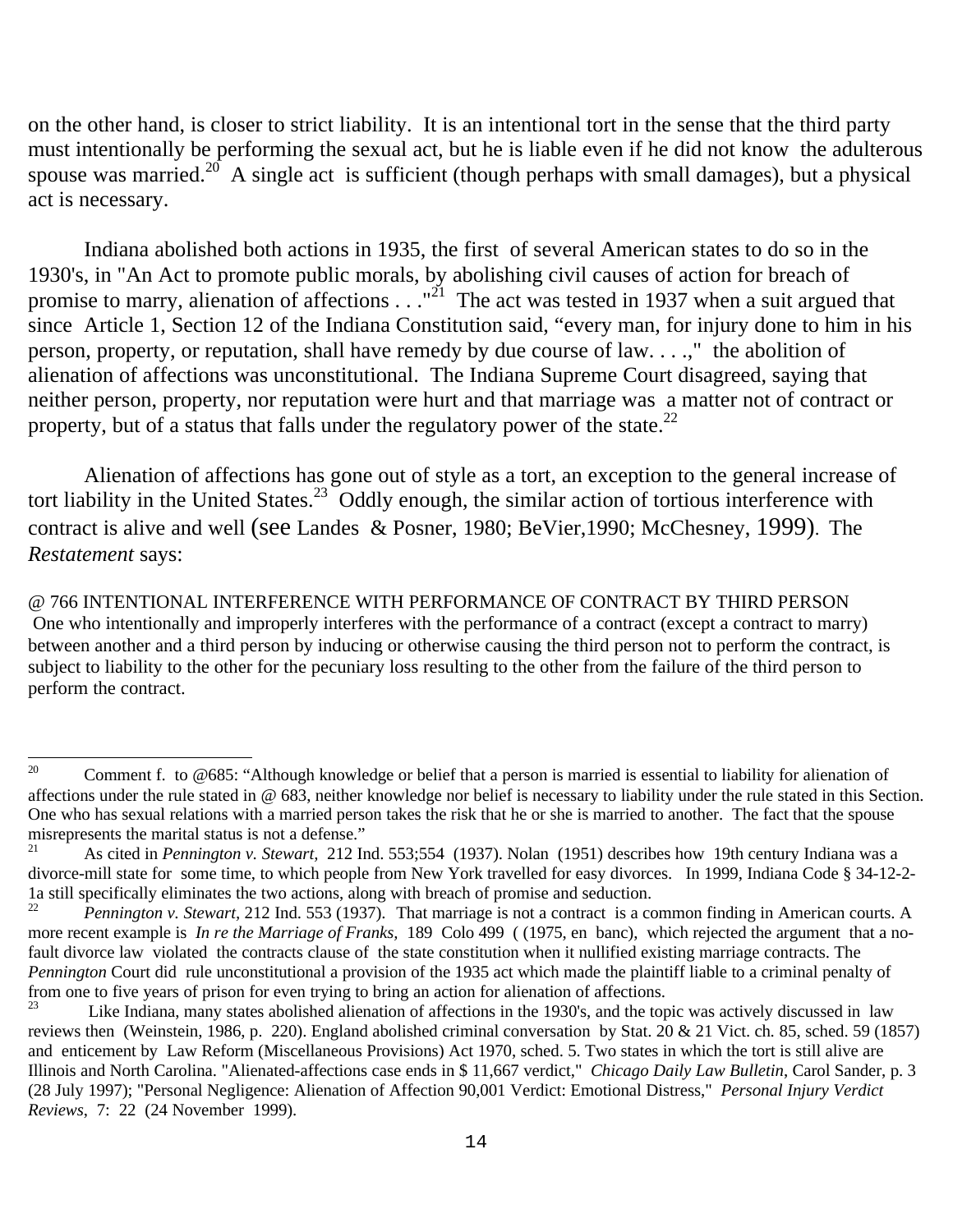Note the exception for marriage. As in so many areas of the law, marital agreements receive substantially less protection than commercial agreements. Whether a prenuptial agreement executed as a commercial contract would expose a third party to liability for tortious interference is an interesting question not yet tested in any court, to my knowledge. When people have brought suit against their spouses on general tort grounds such as fraud or intentional infliction of emotional distress, however, they have lost, with courts saying that because of the abolition of torts such as criminal conversation, behavior that might otherwise have been tortious must now be ruled legal.<sup>24</sup> Thus, in some states the law has changed to the point where behavior that would otherwise be tortious is exempted from liability if it can be shown to be connected with adultery. Curiously enough, feminist scholarship has noted the same point, though with more attention to the distributional effects. Linda Hirshman and Jane Larson have proposed that adultery be restored in divorce settlements and in tort (Hirshman & Larson,1998, pp. 283-286). Larson (1993, 471) comments that

"... it surprised me to learn in researching this Article that higher standards of honesty and fair dealing apply in commercial than in personal relationships. … One response to the dilemma of intimate responsibility has been to silence and devalue individuals who make stifling personal claims on the independence and mobility of those who possess privilege and power. Because of the gendered history of romantic and sexual relationships, it has tended to be men in our society who have sought relational freedom, and women whose interests have been compromised by reliance on intimate relationships."

#### 4b CRIMINAL PENALTIES

 Until 1976, adultery was a crime in Indiana, as it still is some American states, but in that year the law was repealed.<sup>25</sup> The earlier law did not criminalize adultery *per se*. Rather, "The offenses" prohibited by the statute here involved (although sometimes inaccurately referred to as "adultery" and "fornication") are cohabiting with another in a state of adultery or fornication…. The design of this law is not to affix a penalty for the violation of the Seventh Commandment, but to punish those who, without lawful marriage, live together in the manner of husband and wife." (*Warner v. State,* 202 Ind. 479, 483 [1931]). Occasional, or even frequent acts of adultery were not criminal by themselves; "cohabitation" was an essential element of the crime.

 $24$ <sup>24</sup> *Doe v. Doe*, Court of Appeals of Maryland, Sept 1998, no. 99 (2000), http://pub.bna.com/fl/99a98.htm; *Weicker v. Weicker,* 22 N.Y.2d 8 (1968); *Koestler v. Pollard,* 162 Wis.2d 797 (1991); *Speer v. Dealy*, 242 Neb. 542 (1993). Note that the common law rule of interspousal immunity from suit had to be abolished before spouse could sue spouse on these grounds. Indiana Code "§§ 35-1-82-1-- 35-1-82-3. [Repealed.] COMPILER'S NOTES. This chapter, concerning incest,

cohabitation, and seduction, was repealed by Acts 1976, P.L. 148, § 24." Curiously, Indiana Code § 34-15-5-1, on slander, still says, "Every charge of incest, homosexuality, bestiality, fornication, adultery, or whoredom falsely made against any person is actionable in the same manner as in the case of slanderous words charging a felony." Footnote 4 of Haggard (1999) gives cites for 24 state laws against adultery in 1998. In New York, Virginia, North Dakota, and Utah only the married adulterer is liable (Haggard, 1999 p. 474). In Minnesota and North Dakota, the injured spouse is explicitly authorized to block prosecution Minn. Stat. Ann. 609.36; N.D. Cent. Code 12.1-20-09 (1997). Adultery is still actively prosecuted in the U.S. military. See *United States v. Green*, 39 M.J. 606 (A.C.M.R. 1994). It is also subject to federal law in the White-Slave Traffic (Mann) Act, ch. 395, 36 Stat. 825 (1910), *Caminetti v. United States*, 242 U.S. 470 (1916), *Whitt v United States* 261 F2d 907 (1959, CA6 Ky).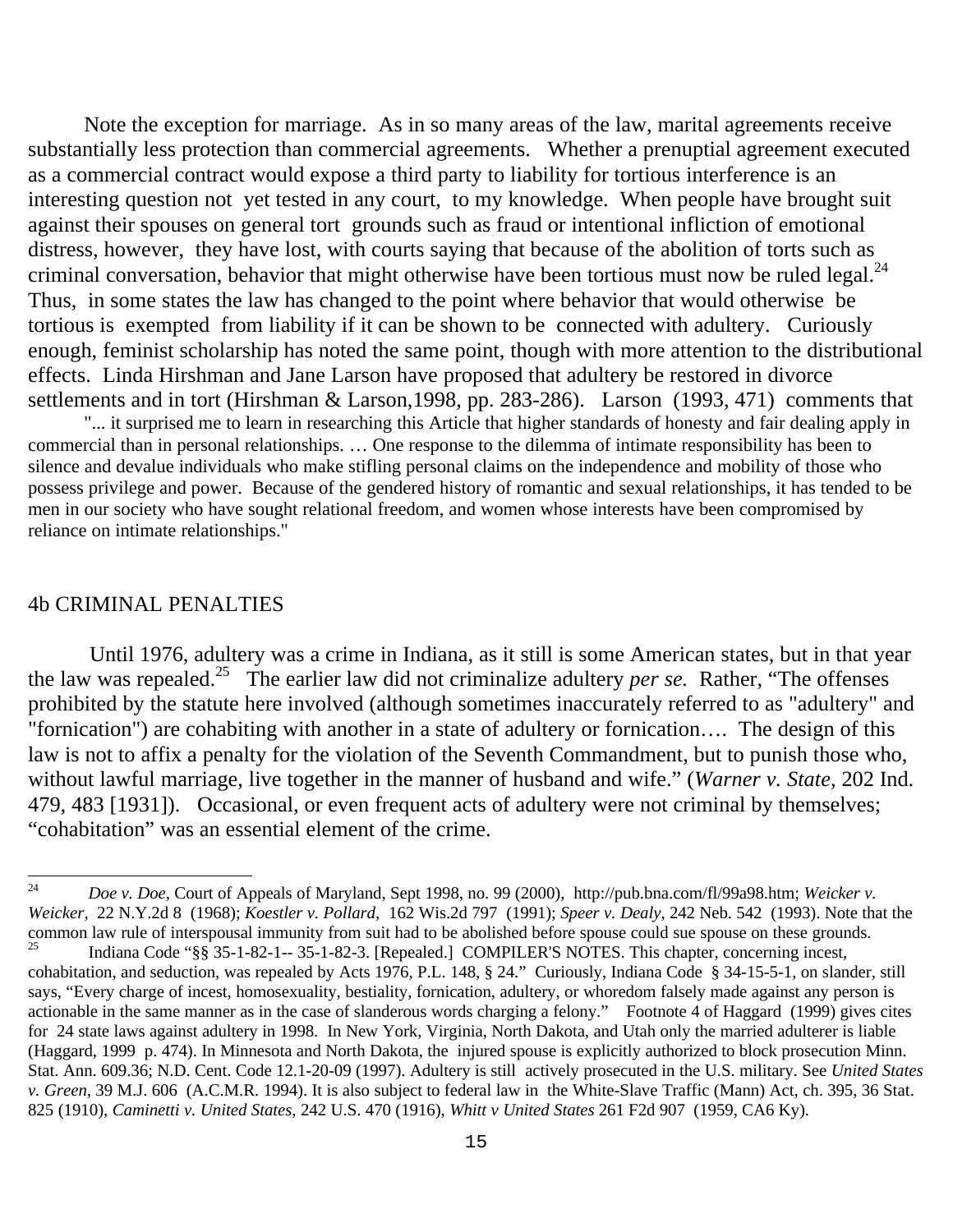What this suggests is that criminalization was motivated not so much by the victimized spouse (who had, until 1935, civil damages and divorce-for-fault available), but by the public. Whether the ill consequence of public immorality was thought to be direct offense to the feelings of the public or a tendency to corrupt is unclear, but damage to the non-adulterous spouse was not the main concern. If public feeling in Indiana changed by 1976, then it is possible that the criminal law was efficient earlier but became inefficient due to change in tastes.<sup>26</sup>

#### 4C SELF HELP

 Adultery being grounds for divorce creates a penalty similar to self help in the sense that adultery provides an excuse for the innocent spouse to do something that would otherwise be illegal: to unilaterally terminate the marriage. Such divorce is not self help in its purest form, however, because it still requires petition to the courts. The innocent spouse cannot simply behave as if unmarried (for example, marrying someone else) and then plead the other spouse's adultery as an excuse when later prosecuted or sued. Self help proper consists of imposing a penalty without the aid of the courts but with their acquiescence when the penalty would be an illegal act except for the justification of adultery. The most dramatic form is adultery as justification for killing someone.<sup>27</sup> Indiana has never formally allowed this, although whether juries would convict a wronged spouse for murder is uncertain. Their reluctance to convict is known as the "unwritten law," which is pervasive enough across time and culture to make the relevance of written laws suspect.<sup>28</sup> If prosecutors will

<sup>27</sup> Texas, Utah, New Mexico, and Georgia all allowed adultery as an excuse for killing adulterers caught *in flagrante delicto* up until the 1970's, Georgia by judicial interpretation and the other states by statute (Weinstein, 1986, p. 232). I am told that Grotius said the same for civil law, but have not found the reference. Interestingly, Texas did not allow castration to replace killing: *Sensobaugh v. State* 92 Tex. Crim. 417 (1922). The first Georgia case on point makes an interesting argument from jury nullification and democratic common law: "Has an American jury ever convicted a husband or father of murder or manslaughter, for killing the seducer of his wife or daughter? And with this exceedingly broad and comprehensive enactment on our statute book, is it just to juries to brand them with perjury for rendering such verdicts in this State? Is it not their right to determine whether, in reason or justice, it is not as justifiable in the sight of Heaven and earth, to slay the murderer of the peace and respectability of a family, as one who forcibly attacks habitation and property?" *Biggs v. State*, 29 Ga. 723, 728 (1860).

Three notorious examples are: (a) the 1952 acquittal of Yvonne Chevallier for shooting her husband, a cabinet minister and mayor of Orleans, upon his refusal to give up his mistress (pp. 127-131 of Stanley Karnow,1997*, Paris in the Fifties,* New

 26 Note also that the benefits of adultery law may have diminished. Contraception prevents bastardy, antibiotics cure venereal diseases, and automation reduces the need for women to specialize in housekeeping. The reason for the decline of adultery law is not judicial activism. At the Federal level, at least, various opinions have said in dicta that adultery is a legitimate subject for criminal law, and state courts have not been the driving force behind repeal of adultery laws. *Poe v. Ullman*, 367 U.S. 497, 546, 552 (1961) (Harlan, J. dissenting): "[L]aws forbidding adultery, fornication, and homosexual practices . . . form a pattern so deeply pressed into the substance of our social life that any Constitutional doctrine in this area must build upon that basis….I would not suggest that adultery, homosexuality, fornication and incest are immune from criminal enquiry, however privately practiced." *Griswold v. Connecticut*, 381 U.S. 479, 498 (1965) (Goldberg, J., concurring): "The State of Connecticut does have statutes, the constitutionality of which is beyond doubt, which prohibit adultery and fornication." *Bowers v. Hardwick,* 478 U.S. 186, 208 (1986): "[a] State might define the contractual commitment necessary to become eligible for [marital] benefits to include a commitment of fidelity and then punish individuals for breaching that contract."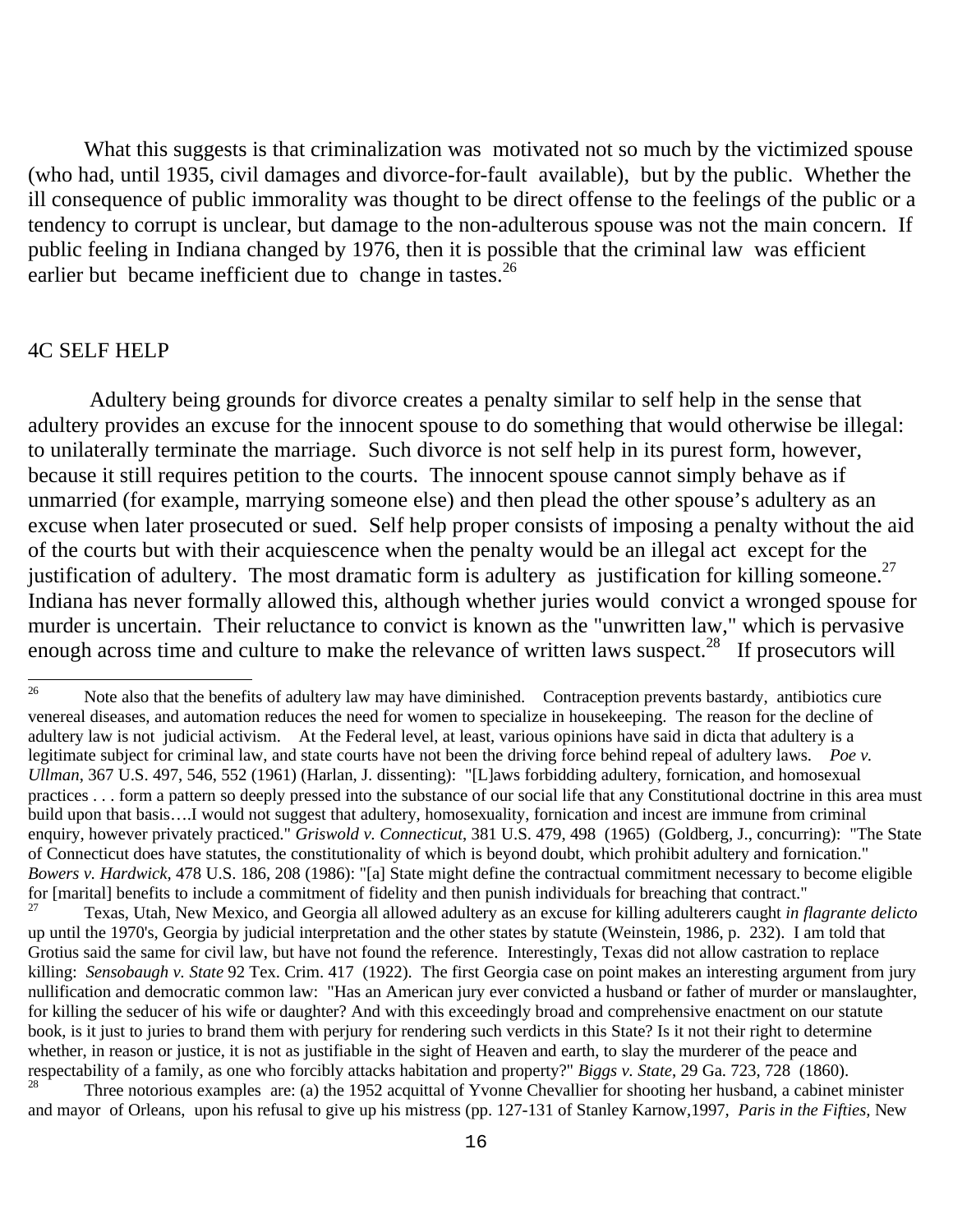not prosecute and juries will not convict, the written law's relevance is questionable. Jury instructions from Indiana judges, however, have always been to convict, as the case law amply shows. Adultery can reduce the charge from murder to manslaughter but cannot excuse the killing altogether, and the killing must have occurred immediately on discovery of the adultery for the charge to be reduced at all.

"The mere fact that one person had sexual intercourse with another person's wife will not justify the taking of human life. Proof of this fact alone will be no defense in a prosecution for criminal homicide. The most it can do is, in certain cases, to reduce the grade of the crime from murder to manslaughter. If a man finds another in the act of sexual intercourse with his wife and kills him in a heat and transport of passion engendered thereby, the crime will be manslaughter only." (*Thrawley v. State*, 153 Ind. 375; 378 [1899])

Indeed, a plausible interpretation of this doctrine is that Indiana is not granting the killer a discount from his prison sentence because he was engaged in self help, but that murderous passion is so typical of people who discover adultery that it is a waste of time to debate whether such a person has the state of mind that ordinarily qualifies a killing as manslaughter instead of murder.

Similarly, adultery has generally not been considered sufficient provocation to justify battery, and courts have held that the victims of such battery are legally entitled to damages, including punitive damages. This means that even if the prosecutor uses his discretion not to bring criminal charges against the angry spouse, the adulterous third party may sue on his own behalf. Whether the jury will be sympathetic is again questionable.<sup>29</sup>

Various legal disabilities created by commission of adultery are hard to classify as either civil, criminal, or self help, since the penalty is neither a cost borne by the state or the victim nor a property transfer. I have only been able to find one example currently in force in Indiana: elimination of any claim by an active and continual adulterer and deserter to the estate of an intestate spouse.<sup>30</sup> In the

 $\overline{a}$ 

York: Random House); (b) Lorena Bobbitt's acquittal after mutilating her husband ("Lorena Bobbitt Acquitted In Mutilation of Husband," *New York Times*, David Margolick, p. 1 [Jan. 22, 1994]); and (c) the acquittal of Congressman Daniel Sickles for murder of his wife's lover after a defense by attorney Edwin Stanton, later U.S. Attorney General and Secretary of War ("It Didn't Start With O.J.; Like the Simpson Saga, the 1859 Murder Trial of Dan Sickles Gripped the Nation*," The Washington Post*, Daniel Rezneck, p.C5 [24 July 1994]).<br>Two cases show what can beny

Two cases show what can happen. *Hamilton v Howard*, 234 Ky 321(1930) involved appeal from erroneous jury instructions by a trial judge that if the plaintiff victim of three gunshots in the legs had attempted to alienate the affections of the defendant's wife, defendant would not be liable. The appeals court reversed and remanded, but noted that the jury could take provocation into account in setting punitive damages, which were the bulk of the claim. *Chykirda v Yanush* 131 Conn 565 (1945) was an appeal from an award of \$72 to a supposed alienator of affections who was the target of battery. The jury said the \$72 included both compensatory and punitive damages, and the appellate court ruled that the jury was justified in considering provocation in the setting of the punitive damages.

Indiana Code § 29-1-2-14 says, "If either a husband or wife shall have left the other and shall be living at the time of his or her death in adultery, he or she as the case may be shall take no part of the estate of the deceased husband or wife." This came up in reported cases as recently as the early 1990's: *Oliver v. Estate of Oliver*, 554 N.E.2d. 8 (Ind. App. 1<sup>st,</sup>, 1990) and *Estate of Calcutt v. Calcutt*, 6 N.E.2d 1288 (Ind. App. 5<sup>th</sup>, 1991).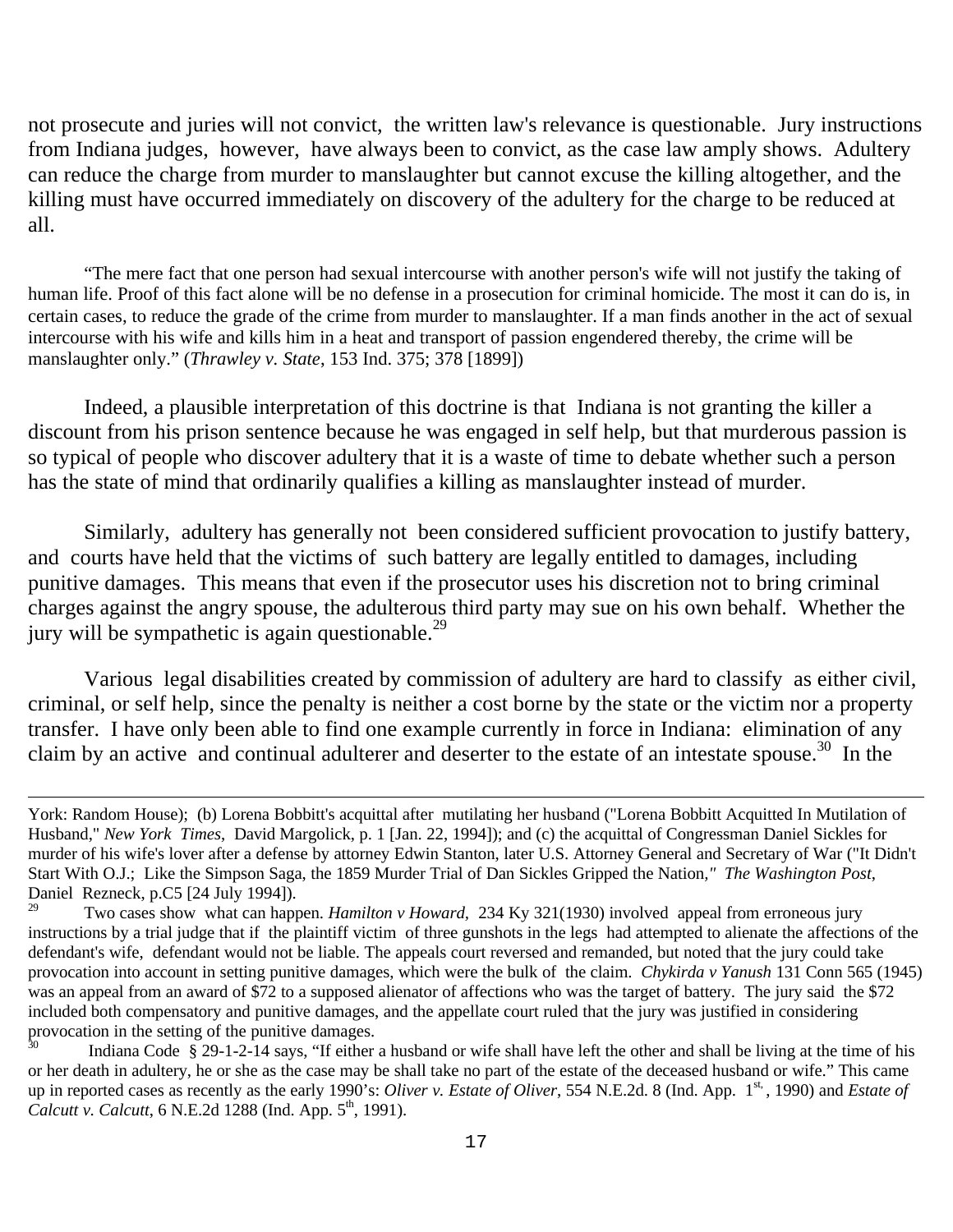past, other disabilities have also existed, particularly in connection with divorce. Before Indiana adopted no-fault divorce in 1971, adultery could be considered in division of property, as well as being one of the grounds that made divorce available in the first place.<sup>31</sup> Moreover, under an "unclean hands" statute which codified earlier case law, a spouse's adultery barred filing for divorce on the grounds of the other spouses' adultery.<sup>32</sup>

 In summary, the law of one jurisdiction, Indiana, has almost no penalties for adultery, but in the past it has used tort law, criminal law, and self help in different ways and to achieve different objectives. Tort law has deterrent and compensatory effects for the wealthy; the self-help deters the judgement-proof, and criminal law prevents open adultery from offending public feelings. The most important penalty may have been the status of adultery in divorce proceedings, which like a criminal penalty is not proportionate to damage but which like a civil penalty is imposed at the initiative and to the benefit of the injured spouse.

## 5. CONCLUDING REMARKS

Efficiency in marriage, as in partnership, requires that there be a legal remedy for adultery. Civil damages, criminal law, and self help all have their advantages and disadvantages. The law need not restrict itself to one of these, and traditionally has not. Which laws are best depends heavily on empirical magnitudes such as the strength of public offense, the amount of damage to injured spouses, and the assets available for paying judgements. This article has not, of course, considered other objectives besides efficiency, but even for those people who consider other objectives more important, it will be useful to know when wealth is being sacrificed. The efficient laws may well violate one person's beliefs about what is necessary for a free society and another's for a virtuous society, but even for those people it is useful to consider how much one's favorite societal features cost.

One policy which seems clearly beneficial from the point of view of wealth maximization, and perhaps freedom and virtue as well, would be to allow people to opt into adultery penalties via prenuptial agreements. The law could be written to allow people to opt into tort, criminal, or self-help

 $31$ As discussed in *Clark v. Clark*, 578 N.E.2d 747 (Ind. App. 4<sup>th</sup>, 1991). The opinion starkly tells Mrs. Clark the current state of the law, at 750, "Wife also argues when it awarded attorney fees and litigation expenses, the trial court failed to consider that husband had taken another woman, that wife had not wanted the separation, and that it was solely husband's idea. Wife is wrong. The court may not consider such matters when dividing property in a dissolution of marriage action." In some states— Virginia, for example-- adultery can still affect divorce settlements and alimony. See *L.C.S. vs. S.A.S*. 453 S.E.2d 580 (Va. App. 1995) and Va. Code Ann. pp. 20-107.2-3.

<sup>32</sup> *O'Connor v. O'Connor,* 253 Ind. 295; 307 (1968) quotes the Indiana Code as saying § 3-1202 that "Divorces shall not be granted for adultery in any of the following cases:… Third. When the party seeking the divorce has also been guilty of adultery under such circumstances as would have entitled the opposite party, if innocent, to a decree," and notes that "The statute was originally passed in 1873 (Acts 1873, ch. 43, § 9, p. 107) but the doctrine had already been recognized by case law."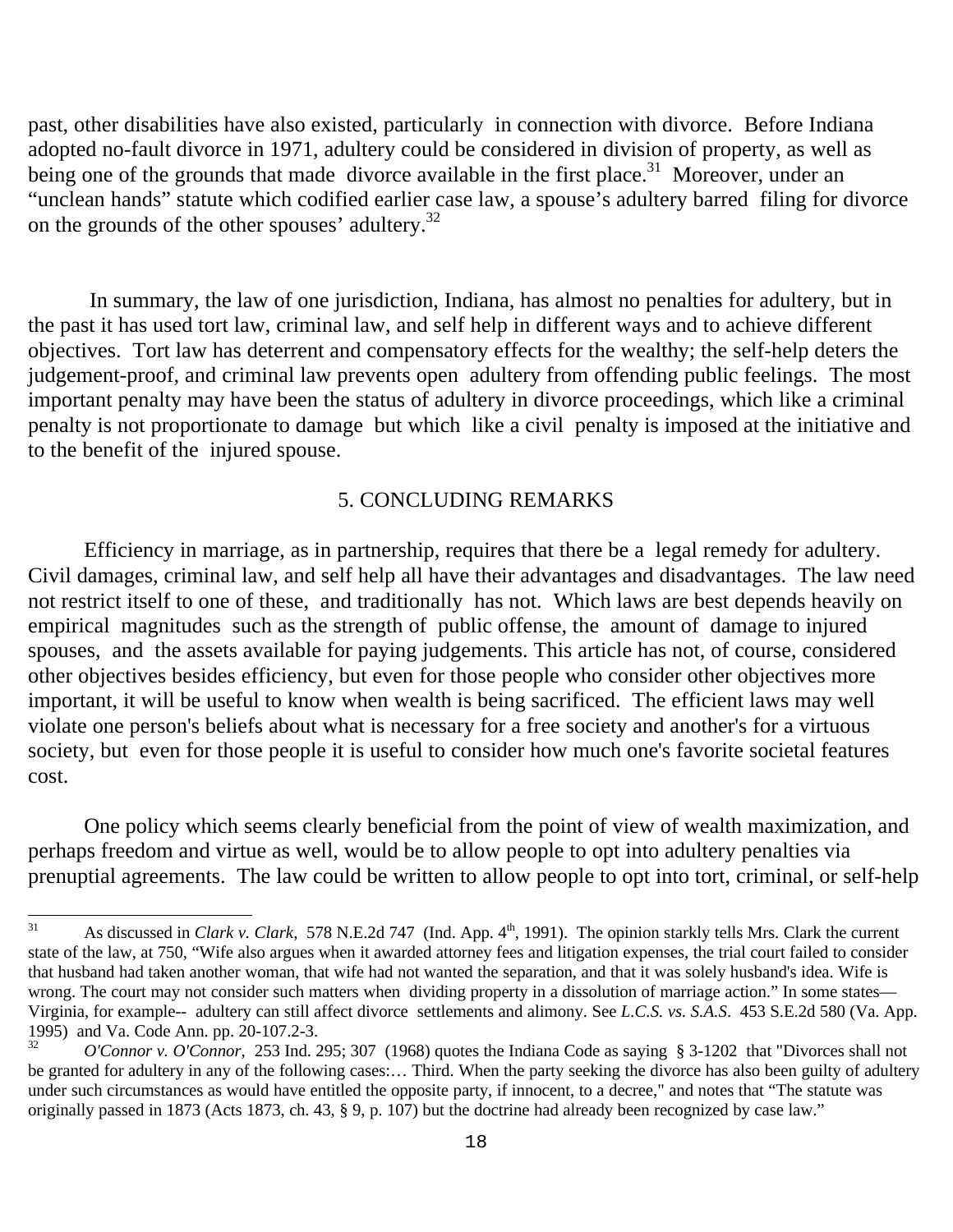as they are now free to opt into certain kinds of financial arrangements. This would require specific statutes for criminal and self-help penalties, since they are not standardly available as penalties for breach of contract. For civil damages, it would merely require dependable government enforcement of premarital contracts, without judicial discretion to ignore them as marriage-related. The argument is the same as for contract enforceability in general: it permits a disjunction of mutual performances and encourages reliance on future performance.<sup>33</sup> Some contracts, e.g. for price-fixing or murder-for hire, have negative spillovers onto third parties and should not be enforced, but if spillovers are nonexistent or positive, court enforcement is a public good. Whether the law should go beyond this and include penalties for adultery as the default for every marriage contract or even require marriage to include them, is a more difficult matter, depending on the size of spillovers.

#### REFERENCES.

Allen, Douglas and Margaret Brinig, 1998, "Sex, Property Rights, and Divorce," *European Journal of Law and Economics,* 5: 211-233.

American Law Institute, 1962, *Model Penal Code and Commentaries*, Philadelphia: American Law Institute, 1980.

American Law Institute, 1977, *Restatement of the Law, Second, Torts,* Philadelphia: American Law Institut*e.*

Beirne, Piers, 1999, "For a Nonspeciesist Criminology: Animal Abuse as an Object of Study," *Criminology*, 37: 117- 148.

BeVier, Lillian, 1990, "Reconsidering Inducement," *Virginia Law Review,* 76: 877-936.

Blackstone, William, 1765, *Commentaries on the Laws of England*, New York: Garland, 1978.

Calabresi, Guido and A. Douglas Melamed, 1972, "Property Rules, Liability Rules, and Inalienability: One View of the Cathedral," *Harvard Law Review*, 85: 1089-1128.

 $33$ <sup>33</sup> For detailed discussion see Cohen (1987), Stake (1992), Rasmusen & Stake (1998); and Dnes (1998). The 1997 Louisiana "covenant marriage" law goes some way towards this, offering a choice of two marriage types. See 1997 La. House Bill 756 amending 9 Louisiana Revised Statutes sec 272-275 and 307-309. On the confused current state of the law on enforcing premarital agreements, see Graham (1993) and Haas (1988). Also see, however, Merrill & Smith (2000) , for an objection from property law: allowing many forms of marriage increases the transactions cost of anyone, such as an employer, who wishes to categorize people by marital status. Merrill and Smith do not note the application to marriage law, but it is implicit in their argument.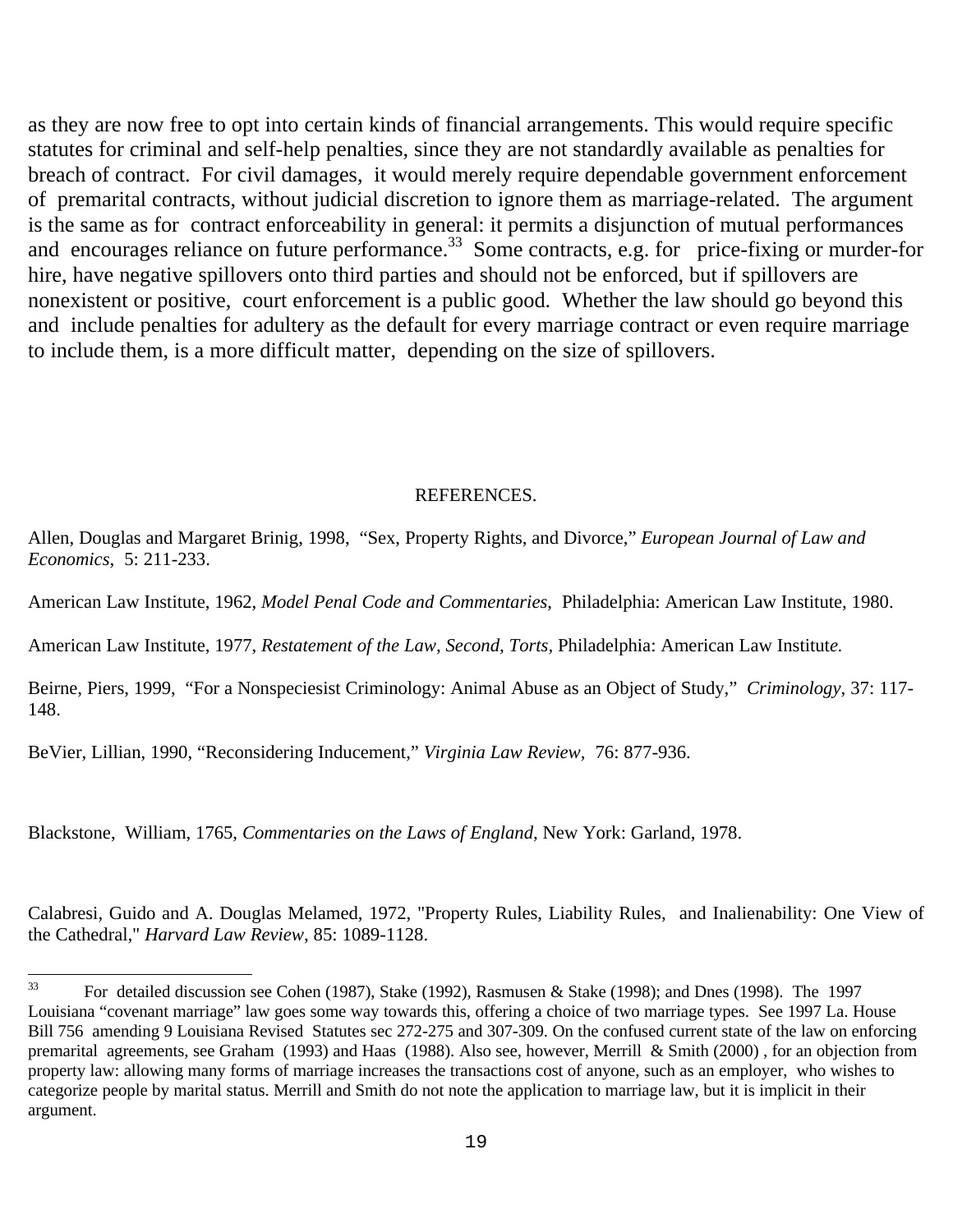Cohen, Lloyd, 1987, "Marriage, Divorce, and Quasi Rents; Or,"I Gave Him the Best Years of My Life"," *Journal of Legal Studies*, 16: 267-303.

Cooter, Robert, 1984, "Prices and Sanctions," *Columbia Law Review,* 84: 1523-1560.

Dnes, Antony, 1998, "The Division of Marital Assets Following Divorce," *Journal of Law and Society,* 25: 336-364.

Epstein, Richard, 1999, "Life Boats, Desert Islands, and the Poverty of Jurisprudence," *Mississippi Law Journal,* 68: 861-885.

Graham, Laura, 1993, "The Uniform Premarital Agreement Act and Modern Social Policy: The Enforceability of Premarital Agreements Regulating the Ongoing Marriage," *Wake Forest Law Review*, 28:1037-1063.

Haas, Theodore, 1988, "The Rationality and Enforceability of Contractual Restrictions on Divorce," *North Carolina Law Review,* 66: 879-930.

Haggard, Melissa, 1999, "Note: Adultery: A Comparison of Military Law and State Law and the Controversy this Causes Under our Constitution and Criminal Justice System," *Brandeis Law Journal,* 37: 469-483.

Hirshman, Linda & Jane Larson (1998) *Hard Bargains: The Politics of Sex,* Oxford: Oxford University Press.

Landes, William & Richard Posner, 1980, "Joint and Multiple Tortfeasors: An Economic Analysis," *Journal of Legal Studies,* 9: 517-556.

Langan, Patrick & David Farrington, 1998, *Crime and Justice in the United States and in England and Wales, 1981- 96*, Bureau of Justice Statistics, NCJ 169284.

Larson, Jane (1993) " 'Women Understand So Little, They Call My Good Nature "Deceit" ': A Feminist Rethinking of Seduction," *Columbia Law Review*, 93: 374-472.

Levmore, Saul, 1995, "Love it or Leave it: Property Rules, Liability Rules, and Exclusivity of Remedies in Partnership and Marriage," *Law and Contemporary Problems*, 58: 221-249.

McChesney, Fred, 1999, "Tortious Interference with Contract versus "Efficient" Breach: Theory and Empirical Evidence," *Journal of Legal Studies*, 28: 131-186.

Merrill, Thomas & Henry Smith, 2000, "Optimal Standardization in the Law of Property: The *Numerus Clausus* Principle," *Yale Law Journal,* 110: 1-70.

Mill, John Stuart, 1859, *On Liberty*, New York: Norton, 1975.

Mittlebeeler, Emmet, 1976, *African Custom and Western Law: The Development of the Rhodesian Criminal Law for Africans*, London: Holmes & Meier Publishers.